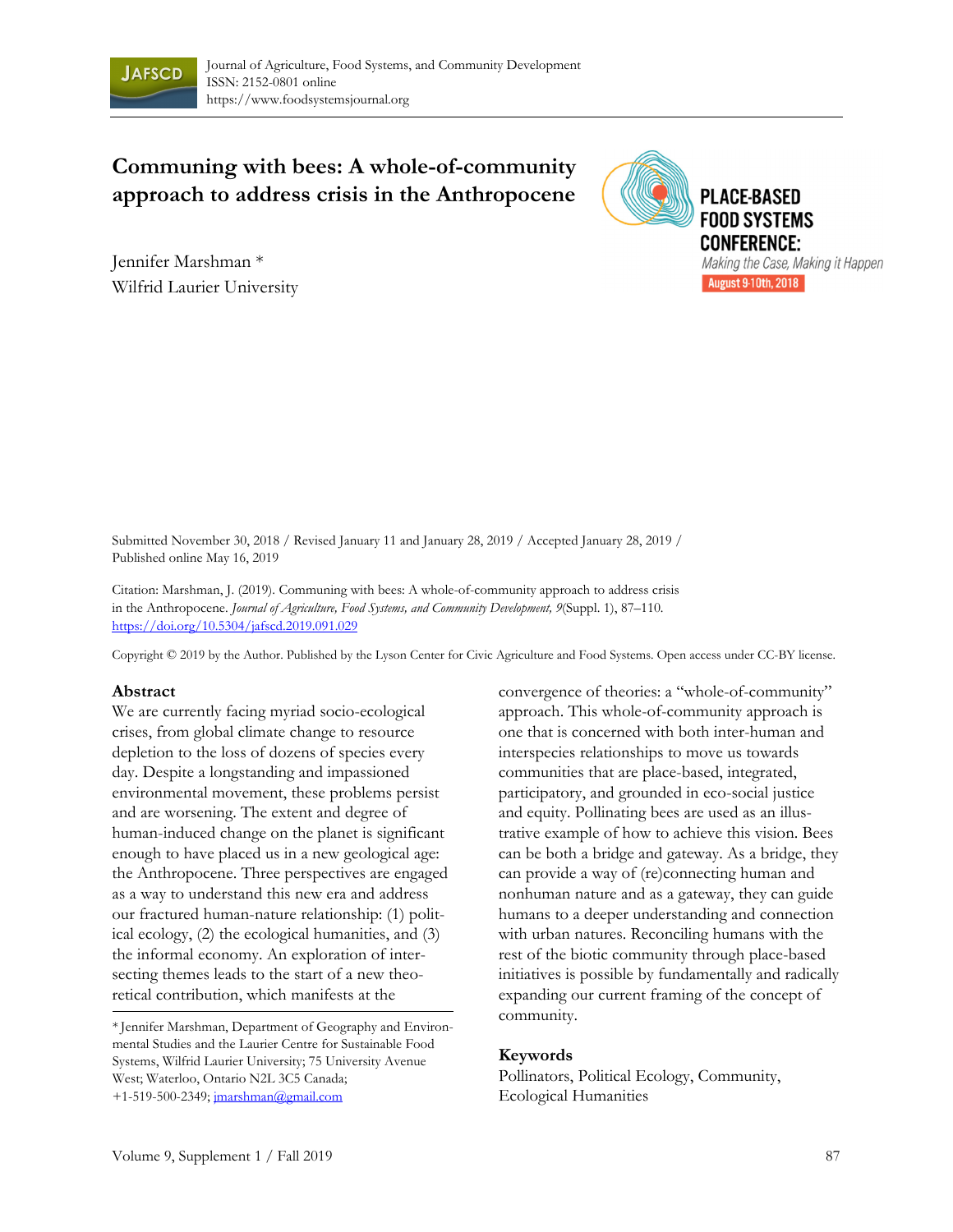#### **Introduction**

A dualistic and dysfunctional human-nature relationship that fails to recognize humans *as* nature, rather than humans *in* nature, has resulted in many of the socio-ecological crises that significantly impact and threaten food systems and the planet (Gaston, 2010; Plumwood, 2002; Gibson, Rose, & Fincher, 2015). Despite awareness of these issues, they still exist and are worsening: "forests are shrinking, water tables are falling, soils are eroding, wetlands are disappearing, fisheries are collapsing, rangelands are deteriorating, rivers are running dry, temperatures are rising, coral reefs are dying, and plant and animal species are disappearing" (as cited in Hawken, Lovins, & Lovins, 2013, p. 309). These insights are not new—in fact, this quote comes from the Worldwatch Institute's State of the World Report from two decades ago (Brown et al., 1997).

 The current "biodiversity crisis" (Gaston, 2010, p. 134) can be traced to a fractured humannature relationship that reflects the dominant, anthropocentric (human-centered) bias in Western ecological thought (Gibson et al., 2015; Myers, 2005; Plumwood, 2002). Political ecology provides a useful theoretical framing to view the relationship between humans and the rest of nature. This is because political ecology addresses the power imbalances at the root of environmental issues where the current power laden conditions often serve the "elite at the expense of the marginalized" (Heynen, Kaika, & Swyngedouw, 2006, p. 6). Through this theoretical lens we can begin to understand that some of the most pressing ecological issues stem from an imbalance in socio-ecological power structures in which some humans are perceived as superior to other people and species. A second perspective, the ecological humanities, presents a complementary framework to political ecology in that it challenges this perceived exceptionality of humans (Rose et al., 2012). This helps us to engage with both human and interspecies power imbalances that exacerbate some of the most pressing socioecological crises (e.g., global climate change). A third theoretical framing, the informal economy, is applied as a way to illustrate the important contributions of the nonhuman co-creators of the environments in which we live, and that feed us.

Humans have been transforming local,

regional, and global ecosystems for millennia (Ellis, Klein, Goldewijk, Siebert, Lightman, & Ramankutty, 2010), but the modern extent and degree of human-induced change on the planet is significant enough to have placed us in a new geological age: the Anthropocene (Arias-Maldonado, 2015; Gibson et al., 2015). Moving beyond an over-simplified human-nature division requires recognizing the limitations of any approach that views nature purely for human utility (Soper, 1995). However one chooses to define nature, it ought to be considered "the habitat for the human species, the habitat for other species, and a significant entity in itself" (Arias-Maldonado, 2015, p. 6). We must critically examine our relationship with nature in an increasingly urbanizing world. In other words, "whatever nature may mean, we must determine in what way humanity fits into it" (Bookchin, 1992, p. 1). The fundamental problem with trying to separate humans and nature is that "the relationship is so close, the human influence on nature so large, the intertwining of the social and natural so deep, that it is not easy to extricate" one from the other (Arias-Maldonado, 2015, p. 47). In no way is this made more apparent than the fact that we have now entered the Anthropocene.

 The Anthropocene—literally meaning the human epoch, or the age of humans—was a term first popularized by Crutzen & Stoermer (2000). Recognition of the new epoch demonstrates that the "human species is becoming conscious of itself as a planetary force" and how we impact and are impacted by nature, at the largest and smallest scales (Blasdel, 2017, para. 9). There is often a gap between academic scholarship and "the real world" (Castree, 2014b, p. 235). The concept of the Anthropocene provides an intimate and relevant way to help address this gap by bringing together the "cerebral" and the "practical" along with the social and the natural (p. 235).

 In 2008, after testing the Anthropocene hypothesis using geological criteria previously used to establish naming new epochs, the Anthropocene Working Group (AWG) was created by the International Commission on Stratigraphy (Castree, 2014a). In 2016, at the 35<sup>th</sup> International Geological Congress, the AWG voted in support of the concept, agreeing that, "the Anthropocene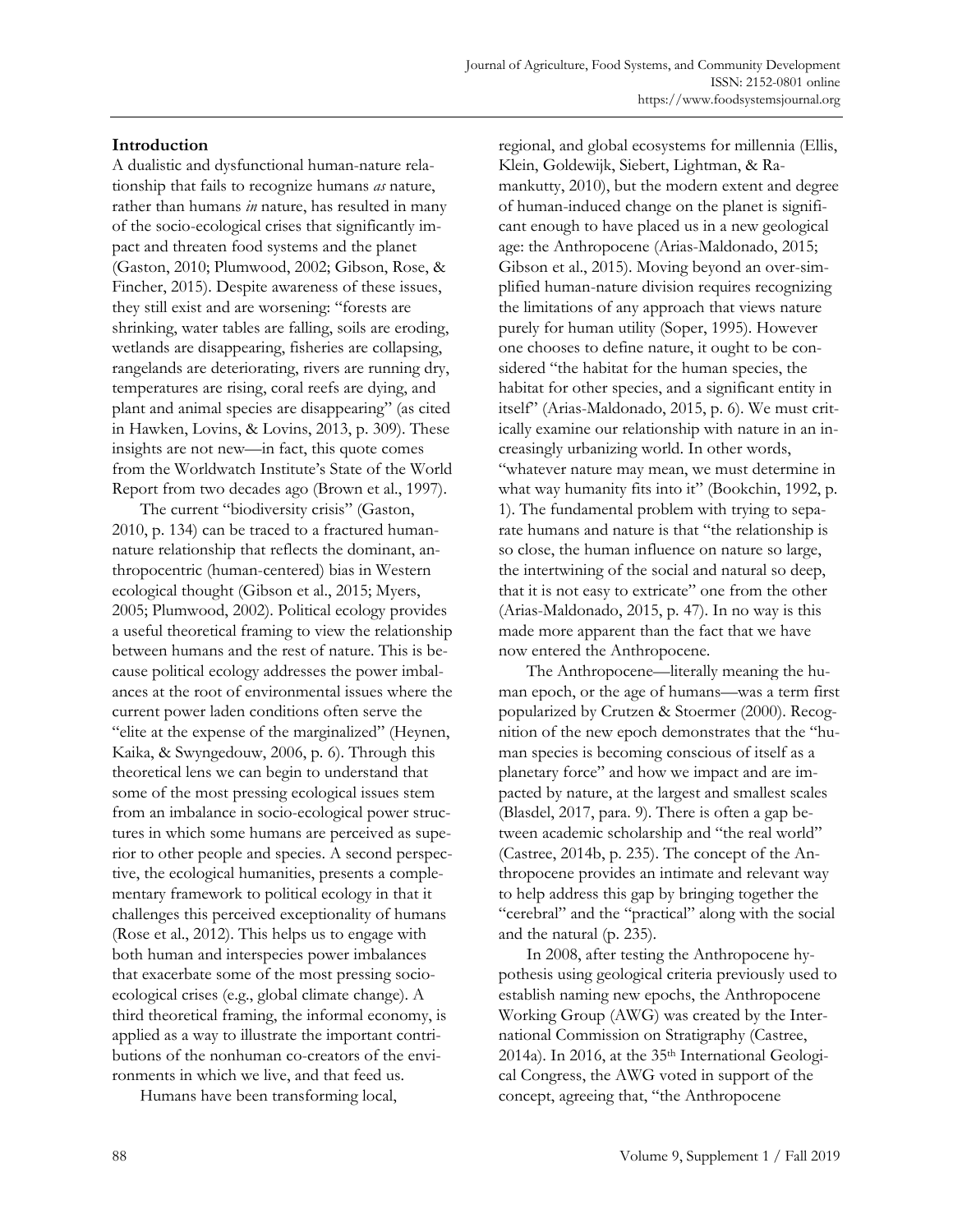concept … is geologically real. The phenomenon is of sufficient scale to be considered as part of the Geological Time Scale" (University of Leicester, 2016, para. 3). Because of this decision by the AWG, the Anthropocene can no longer be considered a fringe concept, and yet, modern strategies have been unsuccessful at resolving the complex socio-ecological crises that we are faced with.

 The term Anthropocene is used as a way to understand our human impact on Earth's systems, based in science. It is also used to politicize human impacts and the need for us to change our behavior in "new and unprecedented ways" in order to avoid ongoing environmental disaster (Bowden, 2017, p. 53). Although it's been nearly two decades since the advent of the term, the question remains: do the extensive human impacts on the ecosphere pose only an existential threat and cause for grief, or do they also provide a transformative opportunity? (Castree, 2014a; Cunsolo & Landman, 2017; Moragues-Faus & Marsden, 2017).

# **Objectives**

This paper seeks to answer the following questions as part of a comprehensive review of the literature: How can a better theoretical framing of human-nature (dis)connections provide insights to address challenges related to living in the Anthropocene? How can our knowledge of food systems and the informal economy add to the theory needed to address these challenges, and what would that theoretical convergence look like?

 To meet these objectives, this paper begins by describing a dualistic human-nature relationship common in Western ecological thought and a defining feature of the Anthropocene (Rademacher, 2015). In order to begin to adopt a reparative stance to our relationship with the Earth and stop seeing humans as separate from nature, this paper will engage with the following intersecting themes: the concept of hybrids (Castree & Braun, 2001; Latour, 1993; Swyngedouw, 2006; Whatmore, 2006; Zimmer, 2010) and the theory of othering (Gibson et al., 2015; Heynen et al., 2006; Plumwood, 2002; Soper, 1995). We use the example of pollinating bees to illustrate the convergence of these themes through the notions of sharing and decentering humans in the concept of community. The paper presents a conceptual model of the convergence of theories understood as a whole-ofcommunity approach and concludes with identified gaps and ways forward.

# **Human-Nature Dualism**

Nature is one of the most complex words in the English language (Castree, 2014c; Soper, 1995). People define nature differently, and there remains an unresolved debate about how to define nature and what to include in the definition. Considering that most of the biosphere has been altered by human settlements and agriculture, and that human anthromes (defined below) now constitute threequarters of the terrestrial biosphere (Ellis, 2013), humans, human activities, and urbanization must be factored into any definition. In fact, there is no part of the biosphere untouched by human influence due to the global impacts of climate change (Arias-Maldonado, 2015).

 Anthromes are "anthropogenic biomes [that] offer a new view of the terrestrial biosphere in its contemporary, human-altered form" (Ellis & Ramankutty, 2008, p. 439). In other words, anthromes are comprised of the interactions between humans and nonhuman ecosystems. These include, but are not limited to, "mixtures of settlements, agriculture, forests and other land uses" (Ellis & Ramankutty, 2008, p. 443). While conventional biome mapping remains a useful tool "based on climate, terrain, and geology," anthromes are a more accurate description of the terrestrial biosphere that does not separate humans from ecosystems (Ellis & Ramankutty, 2008, p. 445). This is one way of recognizing that humans and nature are not distinct and bounded entities, but rather, they are inextricably tied by social and ecological fusions that create global flows and networks (Latour, 1993; Whatmore, 2002).

 To advance the discussion on the human-nature relationship, we must return to the fundamental question: what is nature? Recognizing that there are concepts of nature outside of a Western worldview, I will focus on the Western perspective in view of its current dominance in ecological constructs (Arias-Maldonado, 2015). The word 'nature' first appeared in 7000 BCE referencing plants (Arias-Maldonado, 2015) and common usage of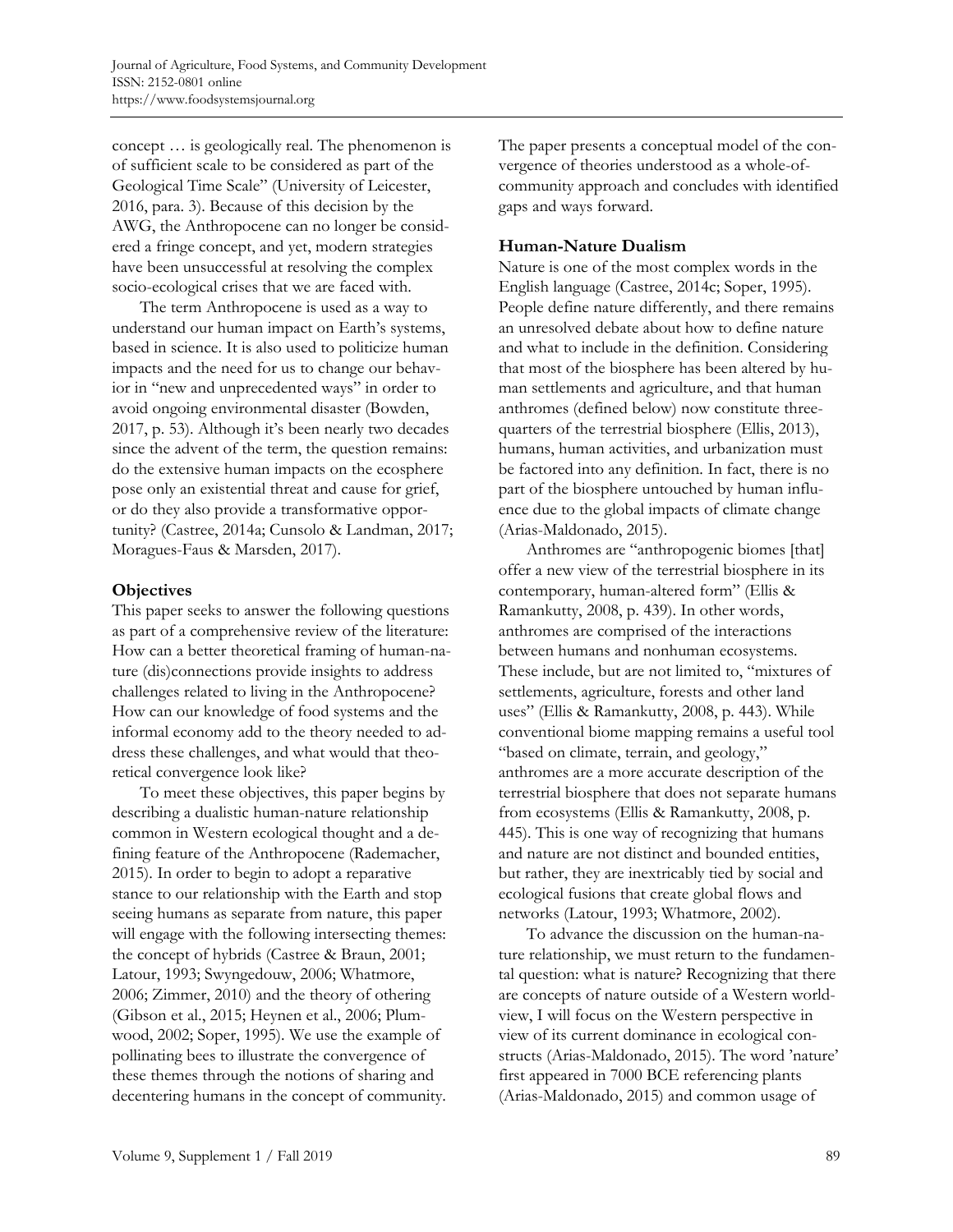the word describes everything that is not human (Latour, 1993; Plumwood, 2002; Soper, 1995). The term 'nature' is used to describe a complex, multilayered, multi-faceted, place-based, relational concept. Nature as a single entity is fairly unique to Western culture (Arias-Maldonado, 2015) and Williams (1980) cautions against using "a singular name for the real multiplicity of things and living processes" that constitute nature (p. 69).

 References to nature in our daily lives are diverse, primarily through the media, marketing, and education (Castree, 2014c). These references are all part of "the social construction of nature" (Castree, 2014a, p. xxiii). In these various references, a line is often drawn between natural and built environments (Arias-Maldonato, 2015, p. 19). This separation becomes problematic when we begin to dissect what it means to be built. Everything that is built comes from materials found in the natural world, and the line between natural and artificial then becomes blurred. The following narrative helps to confront our current framing of the human-nature separation in this context:

Think about a forest. All around you there are trees rising up to form a dense canopy. In one of the trees is a bird's nest, twigs carefully woven together by a pair of birds, to produce the perfect cradle for their delicate cargo. As you walk on a little further into the forest, you encounter a river. Looking downstream, you notice a large pile of sticks and branches gathered together. But this is not a haphazard collection of driftwood. Rather, it's the purposeful work of a beaver, a lodge carefully constructed to provide shelter and warmth. All of what we've seen so far would be called nature, by most people. But if we move on a little further into the forest, and encounter a small clearing, and within it, a modest wooden hut, would this too be a part of nature? For many people, the bird's nest and the beaver's lodge are in, but the human hut is out. All three structures are built by their inhabitants, but only one is not natural. (van Dooren, 2016, 0:57')

This illustration of human versus nature helps

us to understand humans within the domain of nature, rather than removed from it. This passage describes the ways that we are part of nature, showing the parallels between our homes and the homes of other animals. Soper (1995) asks "what is it exactly that makes human interactions with nature intrinsically devaluing?" (p. 19). Why is the human home less natural than the bird's nest or the beaver's lodge? Building on the observations of Jacobs (1961), who suggested that urban environments are "as natural as colonies of prairie dogs" (p. 443), Harvey (1996) claimed that "in a fundamental sense, there is nothing *unnatural* about New York City" (p. 186). What he means is that we cannot claim that everything is connected to everything else (as ecologists do), and then somehow exclude human settlements.

 "First nature" is nature is its pristine form, untouched by human disturbance (Cronon, 1991; Marsden, 2012). This conceptualization of nature as a pristine wilderness strongly reinforces the human-nature dichotomy (Bennet & Teague, 1999; Muir & Cronon, 1997; Plumwood, 2002). Lefebvre (1966) made the distinction between the cities where we live, the countryside as the place of [agricultural] production, and nature as the place of escape. A pristine nature appeared in the Bible, first as an Eden and then as a wilderness to be feared (Muir & Cronon, 1997). This view of nature understands humanity and development as autonomous from the environment and creates its own paradox: if the "romantic ideology of wilderness" is that nature must "be wild, then our very presence in nature represents its fall" and therefore the word itself "embodies a dualistic vision in which the human is entirely outside the natural" (Cronon, 1995, p. 16-17.) Wilson (1984) reveals how strongly we can dissociate ourselves from nature by drawing lines between areas with and without human activity, and by identifying human thought as something distinct and separate from nature:

The wildernesses of the world have shriveled into timber leases and threatened nature reserves. Their parlous state presents us with a dilemma, which the historian Leo Marx has called the machine in the garden. The natural world is the refuge of the spirit,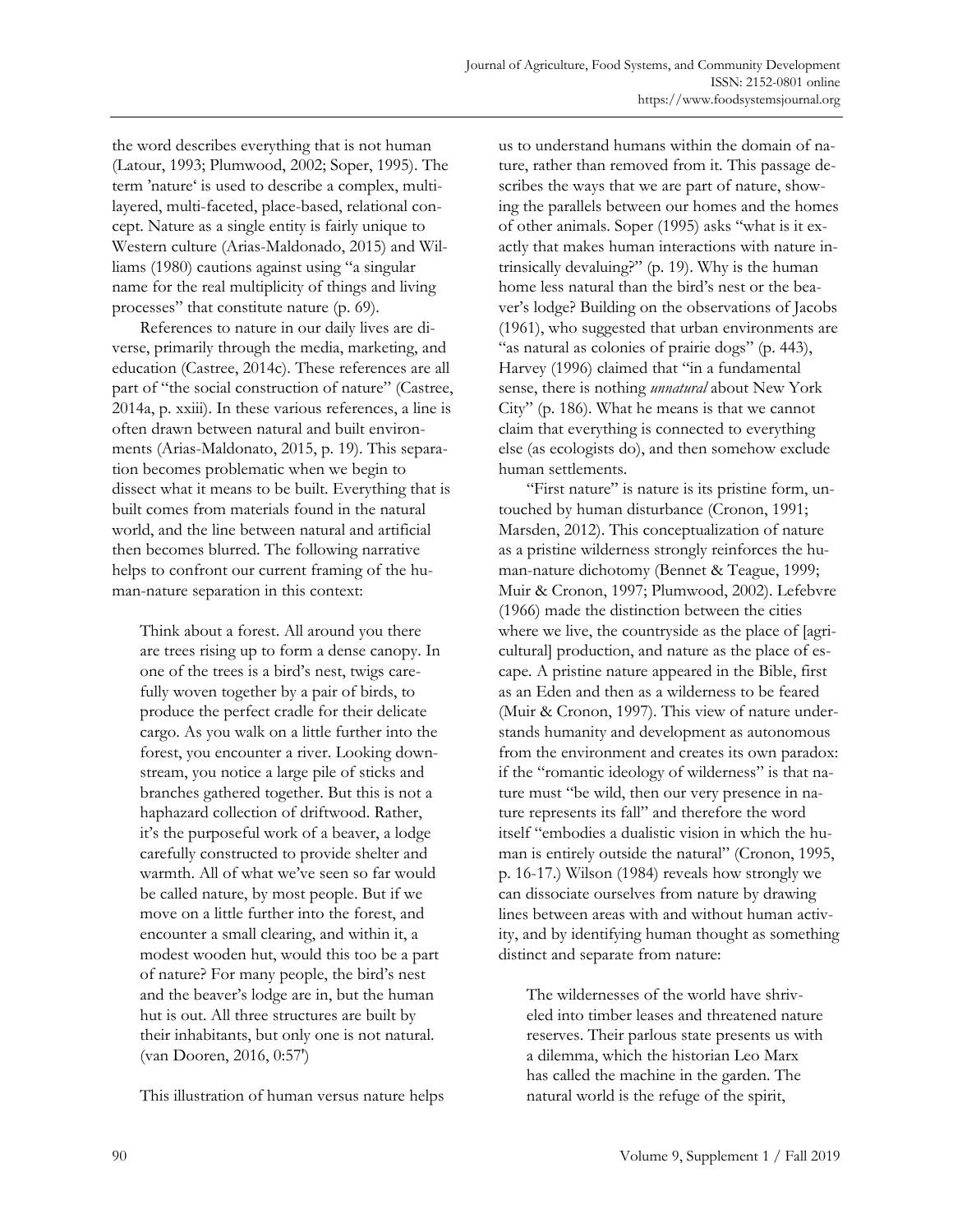remote, static, richer even than human imagination. (p. 11)

 In this account, we are suspended "between the two antipodal ideals of nature and machine, forest and city, the natural and the artifactual, relentlessly seeking … an equilibrium" (Wilson, 1984, p. 12). The dualism created by these distinctions is so entrenched that perceived differences are "familiar to the point of being common sense" (Castree, 2014c, p. 24). In other words, the humannature divide has been normalized in Western thought. Examples of Western, 21st-century symbols for nature in language include "environment, wilderness, biodiversity, animal, instinct, and ecosystem" (Castree, 2014c, p. 18). The removed quality of nature in these conceptualizations is incompatible with the concomitance of humans with the rest of nature.

"Second nature" is another paradigmatic view of nature: nature as a commodity (Cronon, 1991; Marsden, 2012; Smith, 2009). Second nature is a cultural, social, and political nature that has "all but absorbed first nature" (Bookchin, 1992, p. 13). Greenwashing, or green capitalism, is a "major strategy for ecological commodification, marketization and financialization which radically intensifies and deepens the penetration of nature by capital" (Smith, 2009, p. 17). Some argue that the commodification of nature began in earnest with the industrialization of the 19<sup>th</sup> century (Jaffee, 2007; Spash, 2015). In other words, the "appropriation of nature as resource for the production of culture" (Haraway, 1991, p. 292) has become a defining feature of Western-centric social structures. This view of nature as commodity forms the basis of the Limits to Growth theory by Meadows, Meadows, Randers, and Behrens (1972) that simulates exponential population growth with a finite amount of natural resources to support such growth, and more recently described as "peak everything" (Heinberg, 2010, p. 1; Meadows, Randers, & Meadows, 2004). The "second nature" view also informs a productionist perspective for food systems, which identifies producing more as the way to reduce hunger and ensure that there is enough food for a growing global population (Fraser, 2013). This commodity-based view of nature can often be measured in terms of

the market value of natural resources. In food systems, industrial agriculture is pitted against the organic and food sovereignty movements in a debate about which is better from a multitude of perspectives (Friedmann, 2005; Guthman, 2004). Even within the organic movement, there is concern about co-option of small-scale initiatives by industrial and global food corporations (Blay-Palmer, Sonnino, & Custot, 2016). Co-optation of the organic movement is illustrative of nature as commodity—when food is treated like a commodity on the market, it is often to the detriment of other factors such as ecological health, human relationships, and social movements.

 This view of nature as commodity or resource is a form of "reductive materialism" associated with modernity (Plumwood, 2009, p. 119). Nature as defined by its utility for humans is also called surface or shallow nature, or more commonly, ecosystem services (Arias-Maldonado, 2015; Soper, 1995; Waliczek & Zajicek, 2016). This 'shallow nature' perspective lies at the heart of the conservation movement, which often has an underlying justification of protection based on the "importance in providing a scientific laboratory for naturalist studies… as a means of recreation and retreat, to the potential pharmacological value of its flora, or to the role it plays in maintaining genetic diversity" (Soper, 1995, p. 253). In other words, conservation is primarily concerned with managing human impacts in natural spaces through reduction of harm and efficiency of use. Use and enjoyment by future generations (of humans) is often the justification for this utility-oriented approach. Preservation, on the other hand, is about eliminating human impacts as much as possible, or the idealization of a pristine nature (Mare, n.d.; National Park Service, 2015). While conservation is critical to help mitigate anthropogenic planetary impacts, we must challenge the derivative notions of nature that dominate our language and education about nature by recognizing that humans and nature are not mutually exclusive (Castree, 2014c).

 "Third nature" represents a new wave of "sustainable development and ecological modernization" (Marsden, 2012, p. 258). This new wave of green economy is understood as conventional (bioeconomy) and alternative (eco-economy), but both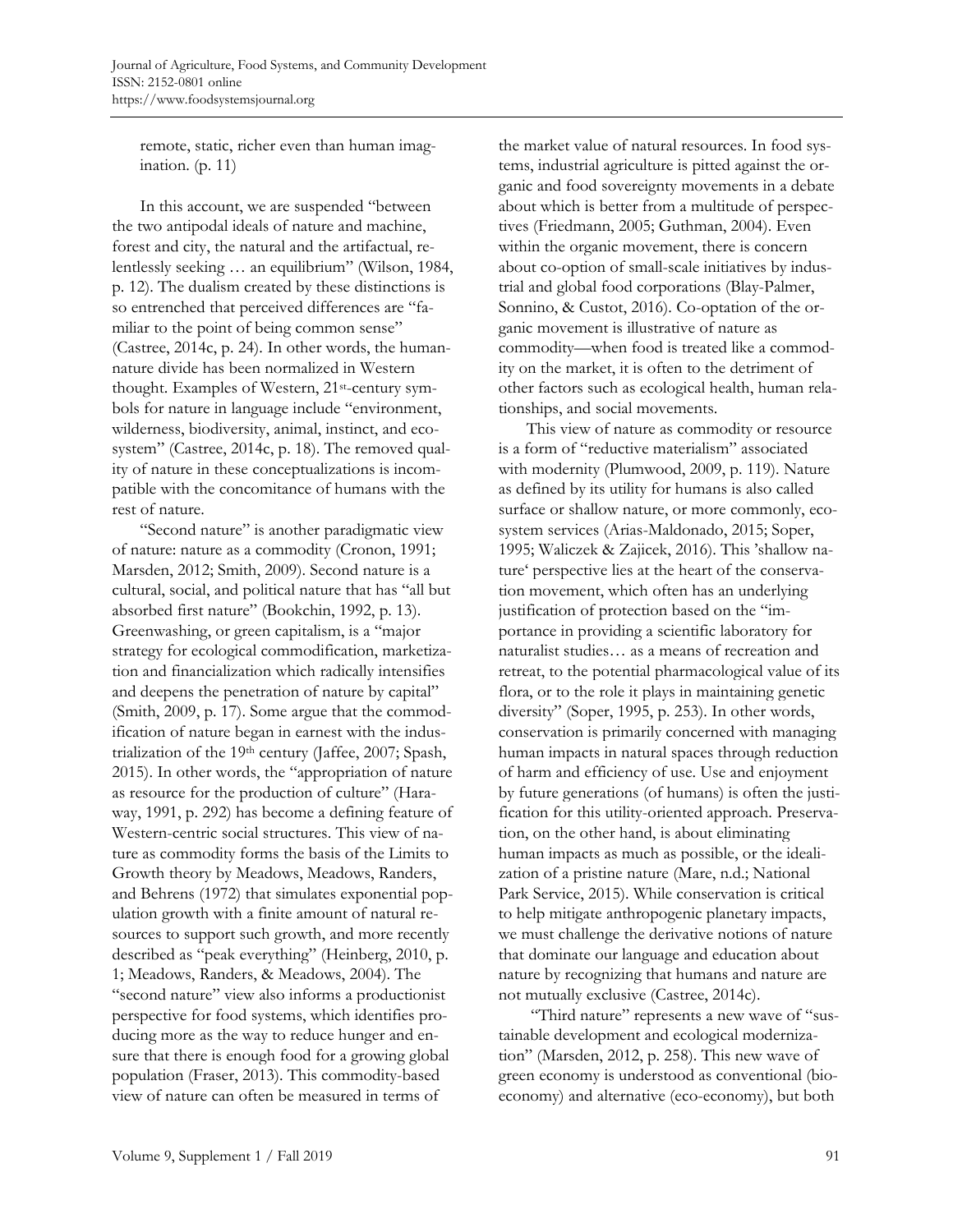present "new arena(s) for capitalist penetration" (Kitchen & Marsden, 2011, p. 757). The bio-economy includes the "transformation of nature at a more fundamental and genetic level" (Marsden, 2013, p. 218) through processes such as transgenic food crops, or crops that contain genetic material from an unrelated organism that has been artificially introduced. The eco-economy offers an alternative form of production—in food systems, alternatives are often grounded in agroecology and food sovereignty (Marsden, 2012).

 As these approaches indicate, there has been a conceptual evolution from a conventional humancentered perspective to a more nuanced intertwining of society and nature, evidenced by a growing interest in ecological issues and healthy diets. Yet our language and understanding remain largely bipolar. The vast range of socio-ecological problems we face globally would suggest that we have still not embodied a true understanding of our role as part of the larger global ecosphere, and instead we continue to see ourselves as autonomous beings operating outside of nature (Cronon, 1995; Rademacher, 2015).

# **Theoretical Framework**

In order to advance the discussion on reconciling human and nonhuman nature, my theoretical framework comprises three relevant perspectives: (1) political ecology, (2) the ecological humanities, and (3) the informal economy. The following section will indicate how each perspective adds to, and complements, the discussion about the human-nature relationship.

 The politicization of our relationship with the environment is the foundation of political ecology scholarship (Robbins, 2012). Political ecology is an approach used to address and challenge the power imbalances (particularly in institutionalized forms) that create and maintain destructive environmental behaviors—also called the politicization of nature (Classens, 2015; Rademacher, 2015). By politicizing the human-nature relationship, we can "break from an image of a world where the human and the nonhuman are disconnected" (Robbins, 2012, p. 3). For example, from a Malthusian perspective, the rapidly growing human population is to blame for mass resource depletion and global change

(Ehrlich, 1968; Meadows et al., 1972). In other words, from this perspective, many modern socioecological crises are driven by an unchecked growth rate in non-industrialized countries. The primary problem with these Malthusian theories is that in fact, affluence and overconsumption of and from a very small number of people is what constitutes the highest resource (ab)use (Robbins, 2012). Political ecology grew from the need to challenge these views that "blame proximate and local forces" rather than identifying the broader, powerladen, normative systems at work in creating environmental problems (Robbins, 2012, p. 13).

 Political ecology was a term first used in 1935, and later popularized by Blaikie and Brookfield (1987), when they identified that land degradation as an environmental challenge has social causes (Thone, 1935). They claimed that society-nature interactions must be better understood if solutions to socio-ecological problems are to be found (Blaikie & Brookfield, 1987; Wolf, 1972). Alternatives to the dominant social conditions that perpetuate our current socio-ecological crises are those that are regenerative, participatory, multigenerational, and grounded in social justice and equity (Dahlberg, 1994). Urban political ecology is about radically democratizing "the organization of the processes through which the environments that we (humans and non-humans) inhabit" (Heynen et al., 2006, p. 2). This conceptualization emphasizes "equity and access" and addresses issues of power that are integral to political ecology scholarship (Agyeman & McLaren, 2015, p. 4).

 One way to approach this radical democratization is to challenge the idea that humans are superior to the rest of nature. This is a concept that is central to the ecological humanities, a theoretical perspective that was named in the late 1990s by Australian researchers and the first *Environmental Humanities* journal, published in 2012. The environmental humanities grew from the foundational work of the early 19<sup>th</sup>- and mid-20<sup>th</sup> century environmental movement by attempting to "locate ecological problems in the behavior of human institutions, beliefs, and practices" (Emmett & Nye, 2017, p. 3). In the first volume of the journal, the environmental humanities are described as enriching "environmental research with a more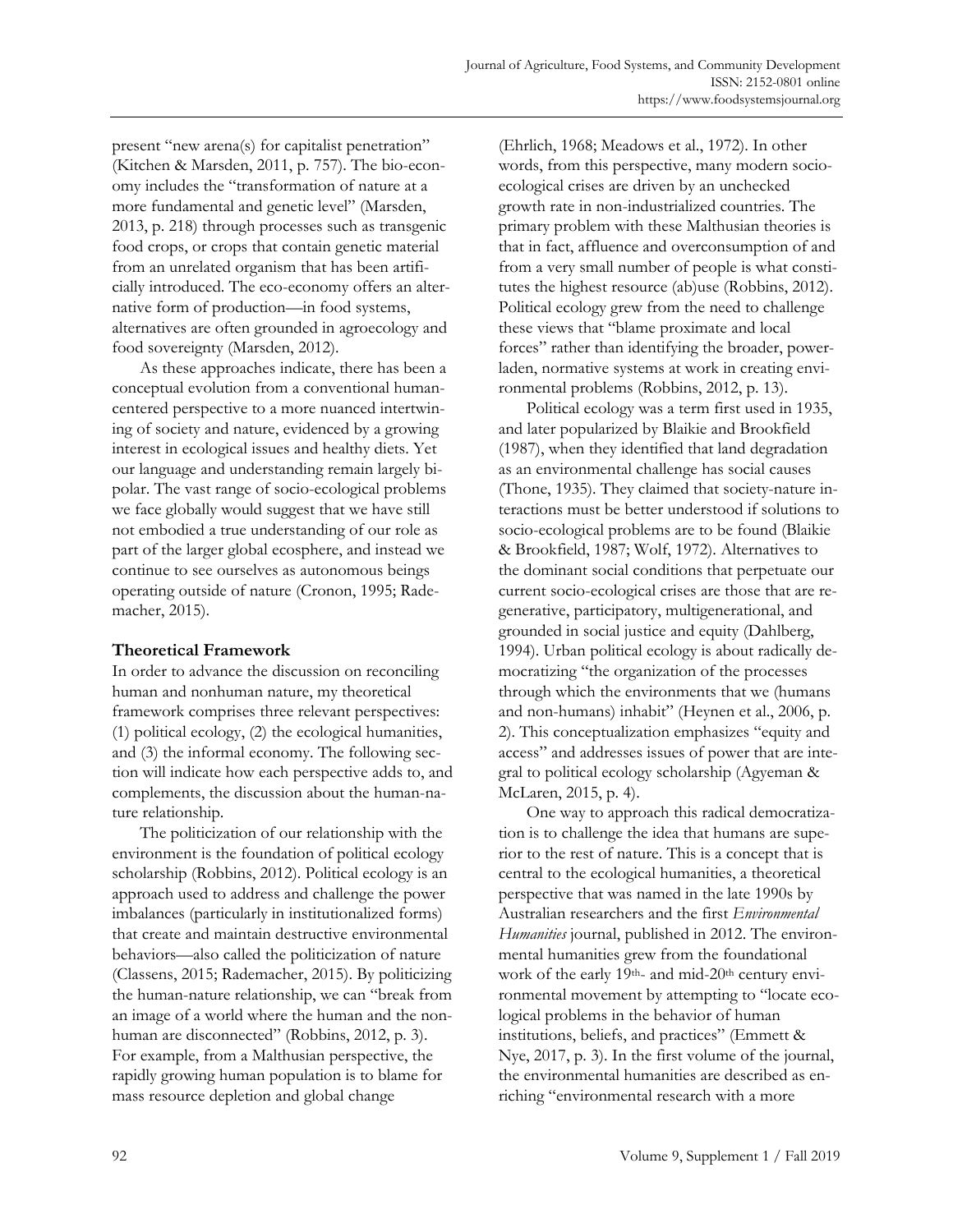extensive conceptual vocabulary, whilst at the same time vitalizing the humanities by rethinking the ontological exceptionality of the human" (Rose et al., 2012, p. 1). The environmental humanities, therefore, grew and evolved out of the need for a more transdisciplinary and integrated approach to environmental issues and combined environmental concerns with social criticism (Rose et al., 2012; Emmett & Nye, 2017).

 Where political ecology provides a foundation that offers insights into some of the power dynamics at play in the human-nature relationship, the environmental humanities provide a different underpinning for such insights by decentering human agency (Rose et al., 2012). Defining nature as separate from humans is problematic, but rather than expand who is privileged, we must break down the dichotomy (Plumwood, 2002; Said, 1978; Soper, 1995). What is needed for this to happen is:

An ecocentric paradigm that displaces the anthropocentrism predominant in Western thinking about the natural world. Rather than positioning humanity at the center of the natural world, with human priorities as the only legitimate concern, ecocentricity decenters humanity and repositions us as interconnected and on an equal plane with other beings. Such an ecocentric perspective would … engender a sense of responsibility and care. (Myers, 2005, p. 9)

 The concept of connectivity—that humans and nonhuman nature are mutually constitutive—is integral to the environmental humanities (Rose & Robin, 2004). Given the current environmental crisis globally, "we are no longer in the position of being able to sustain the idea that humans are separate from nature" (Gibson et al., 2015, p. 1). Disassembling the human-nature dichotomy and showing how nonhumans are co-producers of environments creates a mutuality that requires all urban actants to share democratic participation in humannature relationships (Zimmer, 2010).

 Similar to the human-nature dichotomy, the formal versus informal economy is another example of how humans use opposition to understand complex issues. Inasmuch as the human-nature

dichotomy is problematic, so is a dualistic construct of the economy. Using a strictly dichotomous framework risks failing to notice overlapping, semiformal activities (Hussain, 2011; Kamrava, 2004). Semiformality is understood as the areas of overlap between the formal and informal economy (Kamrava, 2004).

 The informal economy is growing globally, and because of this, it has attracted the attention of many disciplines including geography, sociology, and economics (Godfrey, 2011; Hébert & Mincyte, 2014; Portes & Sassen-Koob, 1987). The concept of the informal economy has experienced several shifts, and many descriptions have emerged since its conception in the 1970s (Hart, 1973). Like the formal economy, the informal economy is the production, distribution, and consumption of goods and services, but untaxed and unprotected by labor laws the way formal economic activities are supposed to be (Chen, 2012; Hussain, 2011; Kamrava, 2004). Consensus on a comprehensive definition has proven difficult due to the vast array of informal economic activities spanning sectors in both industrialized and non-industrialized countries. Regardless of how one defines this process, failure to include informal economies in policy-making and analysis can lead to exclusion being built directly into programs. Better integration of informal economies into formal structures is a matter of "equity and social solidarity" (Becker, 2004, p. 4; Chen, 2007).

 The informal economy additionally implies inherent power relations because the act of being informal implies structures of both dominance and resistance. As Foucault (1978) famously said, "where there is power, there is resistance" (p. 95). Foucault's view of resistance aligns nicely with the concept of the informal economy in that just as no single informality exists, he posits that there exists a "plurality of resistances, each of them a special case" (p. 96). In looking at power dynamics, the informal economy is directly concerned with alternativeness, which is inherently linked to resistance.

 Informal economic activities can be categorized as follows: paid informal work, self-provisioning, and mutual aid (i.e., volunteer) (White, 2009; Williams & Windebank, 2003). These categories provide a way to understand the human labor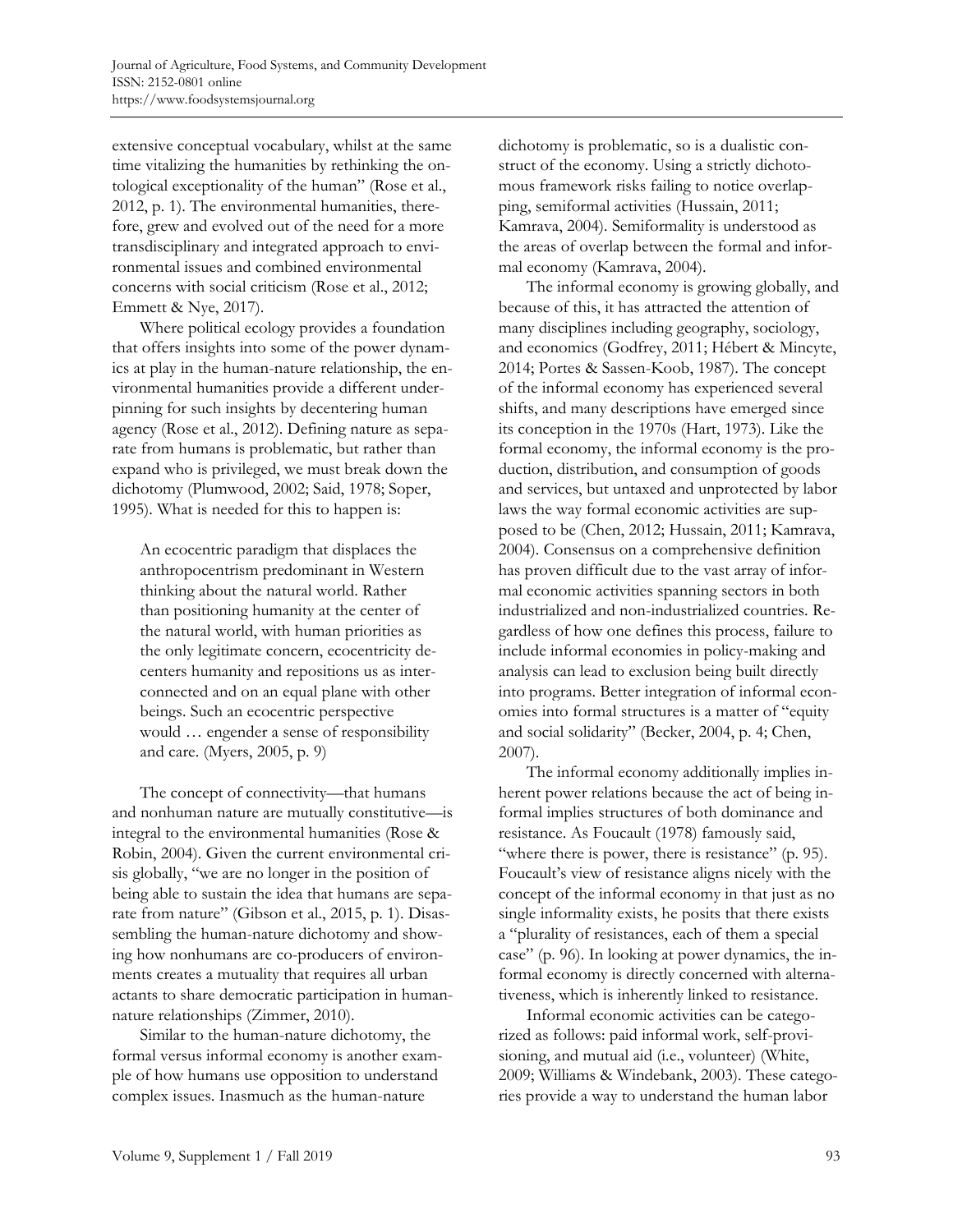in informal economies, but there is another way to engage with informality: through nature. The economic contributions of nature are commonly referred to as ecosystem services. Ecosystem services are the socio-economic benefits that people derive from ecosystems, including provisioning, regulating, cultural, and supporting services (Atkins & Atkins, 2016; Hassan, Scholes, & Ash, 2005). These services are broadly defined as "something out there (ecosystems, nature, forests, watersheds...), provides things (resources, goods, products, services...), useful to people (health, livelihoods, fundamental life-support systems...), and this should be valued (often in monetary terms)" (Kull, Arnauld de Sartre, & Castro-Larranaga, 2015, p. 122). As discussed previously, this view reinforces a utilitarian perspective, where the value of nature is based on its utility to humans, thus largely based on the market economy and the commodification of nature (Atkins & Atkins, 2016; Hassan et al., 2005).

 Nature's economy, however, is both formal and informal. For example, a Government of Canada survey focused on the economic benefits of nature for Canadians, indicating that more than CA\$11.7 billion was spent on nature-related activities in 1996, looking at GDP, jobs, and tax revenues (Environment Canada, Federal-Provincial-Territorial Task Force on the Importance of Nature to Canadians, 2000). Informally, engagement with urban nature, particularly in the form of urban gardening, has been shown to provide multiple benefits including improved overall well-being (Blum, 2016; Erickson, 2012; Gaston, 2010; Gentry, Anderson, Krause, Tucker, & Tuddenham, 2015; Marcus & Sachs, 2014; Shoemaker, 2006; Waliczek & Zajicek, 2016). Ecosystem services have been increasingly quantified into the formal economy, and can be used as a justification for green development (Artmann, Bastian, Grunewald, 2017). But there are many ecosystem services whose benefits are largely unmeasured within the informal economy, including certain forms of biotic pollination (e.g., pollination by native bees of backyard and community gardens) (Andersson, Barthel, Ahrné, 2007; Matteson & Langellotto, 2010).

 As described, political ecology, the ecological humanities, and the informal economy are

perspectives that provide a foundation for engaging with the human-nature relationship. Building on this foundation, I have identified three key intersecting themes that illustrate how these perspectives are linked.

# **Theoretical Points of Intersection**

The previous descriptions show the complementarity between perspectives. I have identified several overlapping themes which the following sections will address in more detail: othering, hybrids, and sharing (Figure 1).

### Figure 1. Overlapping Themes of Political Ecology, the Ecological Humanities, and the Informal Economy Perspectives



# **Othering**

Othering is the active process of creating the *other* as a form of exclusion. The concept of the other is reliant on "broadly drawn dichotomies" (Mountz, 2009, p. 238) inherent in any dualistic conceptualization (Haraway, 1991). Othering serves to both fetishize and dominate (not unrelated concepts), and the tendency to name things and places (such as humans *and* nature) as distinct and bounded entities creates "false models of reality" (Wolf, 1982, p. 41). In the human-nature relationship, othering allows people to affirm their own dominant status by identifying and naming difference (Canales,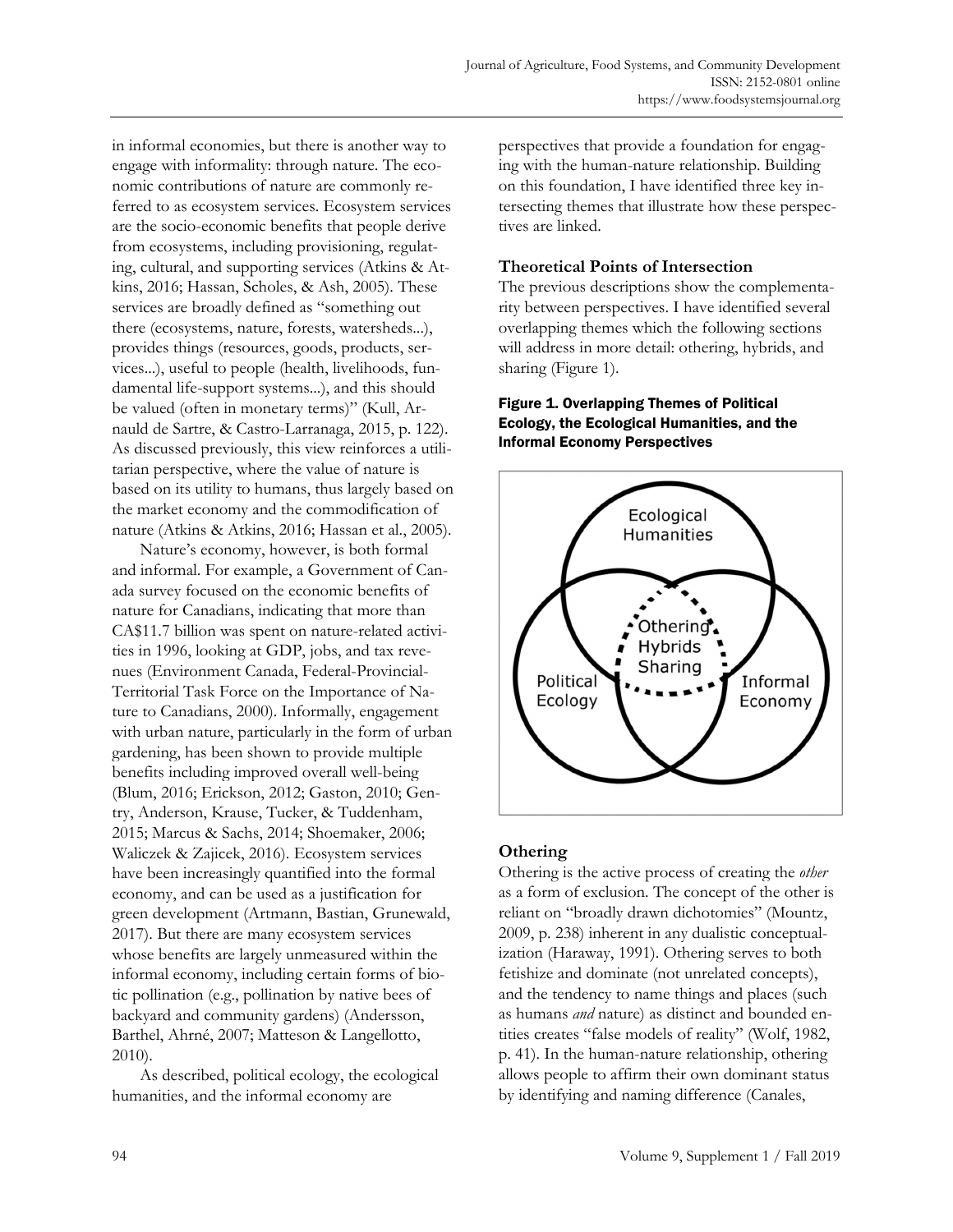2000; Jackson, 2012). In the case of nature, a utilitarian perspective serves to other nature by making it inanimate, thus creating an "impediment to the emergence of more ecological and … sustainable models of production and consumption" (Bennett, 2010, p. ix).

 The otherization of nature provides a convenient platform from which to extract and abuse resources and creates a "remoteness [that] negates responsibility" (Plumwood, 2002, p. 16). In other words, "by longing for the pure and untouched wilderness spaces where they do not live, people tend to disavow any responsibility for the heavily urbanized environments in which they actually live" (Castree & Braun, 2001, p. 26). Holding ourselves separate and apart from nature allows us to "evade responsibility for the lives we actually lead" (Cronon, 1995, p. 17). Dualistic language remains problematic, since discussions referring to humans *in* nature or humans *as* nature inherently divide and separate the two into two distinguishable entities (Cronon, 1991). A dominant worldview that privileges humans over other nature deprioritizes our dependency and interconnectedness with other living things and our environment (Plumwood, 2002; Soper, 1995).

 Ecological concerns are "not independent of class, gender, ethnicity, or other power struggles," (Heynen et al., 2006, p. 10) where the other is "contained and represented by dominating frameworks" (Said, 1978, p. 40). Caniglia, Vallee, and Frank (2016) explore the relationship between different forms of oppression: "the oppression of various devalued groups in human societies is not independent and unrelated [to human-nonhuman oppression]; rather, the arrangements that lead to various forms of oppression are integrated in such a way that the exploitation of one group frequently augments and compounds the mistreatment of others" (p. 22). There is an interweaving thread of othering as a form of domination and control connecting human and nonhuman forms of oppression (Caniglia et al., 2016; Heynen et al., 2006; Plumwood, 2002). For example, food deserts, generally defined as a geographical area where access to healthy food is lacking or non-existent (Widener, 2018), were identified in the 1990s as being associated with poverty, class, and race (Blay-Palmer,

2016). Not surprisingly, where there is a lack of access to fresh food, there is also a lack of green space, pointing to a deprioritized status of both human and nonhuman nature in these settings (Alkon & Agyeman, 2011). Urban food justice must be inclusive of the biotic community beyond humans, and resources must be understood in a "morethan-human relational context" (Cadieux & Slocum, 2015, p. 14). Since human and nonhuman nature is co-constitutive, it is critical to recognize the related structural inequalities that necessitate both the urban food justice and the urban environmental movements (Classens, 2015).

 Recognizing difference is not synonymous with othering. Humans have created the socio-ecological crises we are now faced with, which points to some of the ways we differ from other animals and species. Canales (2000) identifies two kinds of othering: inclusionary and exclusionary. Both are based in the context of power, but inclusionary othering practices "attempt to use power to create transformative relationships in which the consequences are consciousness raising, sense of community, shared power, and inclusion" (Canales, 2000, p. 25). In contrast, exclusionary othering uses power for domination, subordination, and control (Canales, 2000). While both forms of othering confer an unequal power dynamic, inclusionary othering is about "reconceptualizing meanings and understandings" by expanding the "boundaries for defining self in relation to other" (Canales, 2000, p. 26). In theory, otherization needs to stop in all manner of human relations, as it is tied to "denials of dependency" that express the "failure to situate the human in ecologically embodied and socially embedded ways" (Plumwood, 2002, pp. 34, 27). In practice, using a form of inclusionary othering may help to dissemble the human-nature binary in creative and empowering ways grounded in sharing and reciprocity.

#### **Hybrids: The Role of Cities**

More than half of the global population is now living in cities, yet cities are still a relatively "new landscape for food studies" (Moragues-Faus & Marsden, 2017, p. 283; United Nations, Department of Economic and Social Affairs, Population Division, 2014). More than 80 percent of the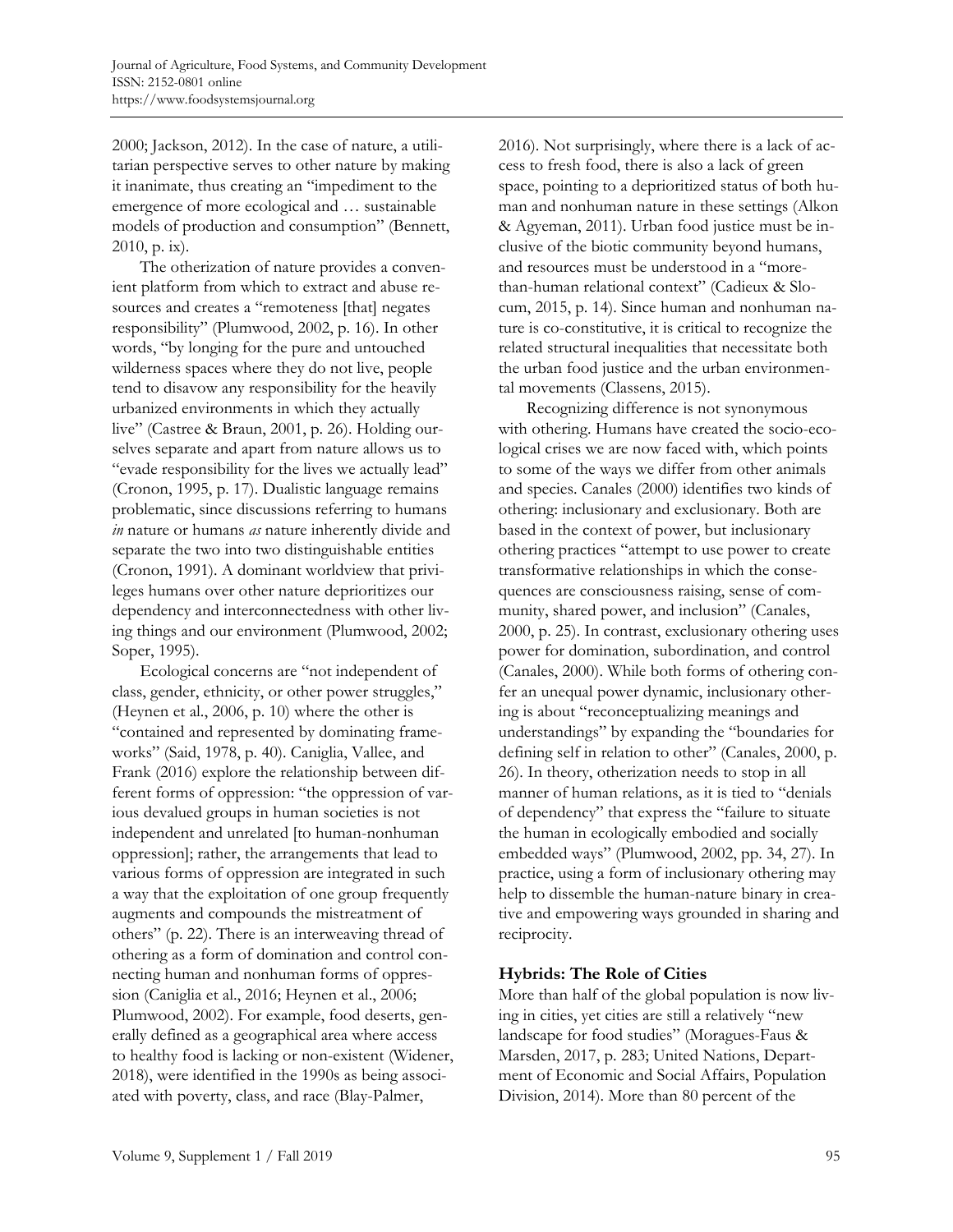population of North America lives in cities, making urban spaces the environments that most people have contact with on a daily basis. In other words, cities are the places where the most human-nature interaction takes place. Therefore, fixing the planet necessarily means fixing cities (Agyeman & McLaren, 2015; Fincher & Iveson, 2015; Swyngedouw and Kaika, 2008; United Nations, Habitat III Secretariat, 2017; Waliczek and Zajicek, 2016). I use the term "interact" loosely because not all interactions are of equal quality. An interaction by definition requires some degree of mutuality or reciprocity, or "two elements engaging and influencing each other" (Gaston, 2010, p. 137). Interactions are two-way relationships. However, this is not the case with all human-nature interactions, particularly when nature is viewed from a utilitarian perspective (Gaston, 2010). In terms of the power dynamics, the relationship remains largely hierarchical, with humans assuming a controlling or dominating role to a subservient nature. The relationship is still two-way, but humans typically benefit at the expense of nonhuman nature, therein establishing a conspicuous lack of reciprocity.

 Regardless of which conceptualization of nature is used, we must ask ourselves what "visions of nature, and what urban socio-ecological relations we wish to inhabit" (Swyngedouw and Kaika, 2008, p. 104). Political ecology problematizes a pristine nature outside of cities by attempting to integrate the seemingly disparate concepts of urban and natural (Classens, 2015; Cronon, 1995). Cities are "metabolic socio-ecological processes" connecting our "immediate environment to the remotest corners of the globe" (Swyngedouw & Kaika, 2008, p. 98). Specifically, food systems "link rural and urban communities within a country, across regions and sometimes between continents" (Food and Agriculture Organization [FAO] and Resource Centres on Urban Agriculture and Food Security [RUAF] Foundation, 2015, p. 3). In this way, cities are fusions of social and physical resources that create global flows and networks (FAO and RUAF Foundation, 2015). In other words, development and capital accumulation are dependent on nature for their very existence, making nature and society inextricably "tangled" under the current capitalist system (Zimmer, 2010, p. 345). This pattern of

production and consumption linking global environments to urban dwellers requires that environmental management begin in cities (Heynen et al., 2006). One way to begin the work of addressing the created inequalities that stem from anthropocentrism and to re-establish humans *as* nature is to view these relationships as hybrids (Latour, 1993; Swyngedouw, 1996; Whatmore, 2006; Zimmer, 2010).

 Urban hybrids are mixtures of seemingly disparate entities and are understood as urban social natures or *socio-natures* (Braun & Castree, 1998; Castree, 2014a; Latour, 1993; Swyngedouw, 1996; 1999). There is nothing purely social about a city, nor is there anything purely natural—they are liminal spaces comprised of what Haraway (1991) calls "cyborgs" (p. 291), or "couplings between organism and machine" (p. 150). Cities are often thought of as the antithesis of nature and epitomize hybridity. Hybrid mixtures are seen everywhere: "concrete alleys of trees … urban drinking water and waste water…, [and] urban air that is polluted with different chemical compounds" (Latour, 1993, p. 10).

 The food system is a global patchwork of hybrids across scales and modes of production. For example, rather than existing in isolation, concepts of conventional and alternative, and urban and rural, are relational rather than separate (Moragues-Faus & Marsden, 2017). As an "intimate commodity"—literally taken into the body (Winson, 1992, p. 4)—food and food production are perhaps the most significant points of engagement between humans and their environment. And yet the lack of necessity (and capacity) for many North American homes to provide food for themselves leads to a greater disconnect between people and the very environment needed to grow that food. Prior to the 19th century, nearly all food in North America was local and seasonal (Waliczek & Zajicek, 2016). Consumers often had direct contact with producers and good seasonal knowledge, until food preservation and transportation were modernized. Post-WWII eating out became common in North American households, alongside large scale uptake of packaged and processed foods. This industrialization of the food system resulted in reduced seasonality, as foods could be shipped long distances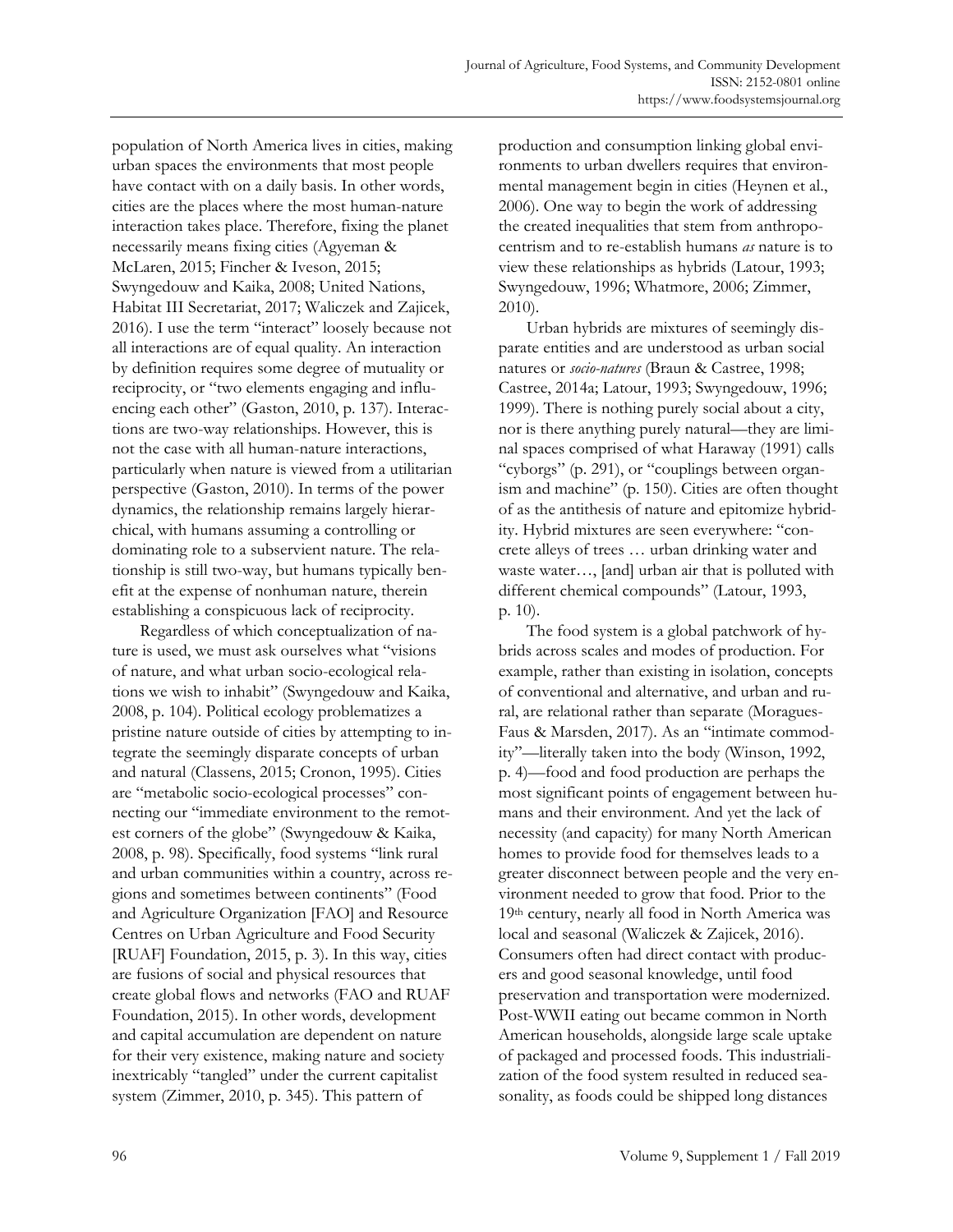and stored for longer periods of time (Waliczek & Zajicek, 2016).

 Over the past couple of decades, eating locally or seasonally has been re-popularized, being baptized with the term "locavore" (Waliczek & Zajicek, 2016, pg. 271). Some manifestations of the local food movement are urban farming, urban gleaning, community gardening, community supported agriculture, rooftop gardens, edible landscapes such as food forestry, institutional gardening, foraging, and home gardening (Waliczek & Zajicek, 2016). In a rapidly urbanizing world, these manifestations indicate a desire to become more connected with our food and provide a pathway to reconnecting with our natural environment.

An estimated 15 percent of global food production happens in cities (Blum, 2016). Most industrialized nations rely largely on imported food products, and yet millions of urban residents are taking part in some form of urban agriculture (Grewal & Grewal, 2012). The Resource Centres on Urban Agriculture and Food Security [RUAF] Foundation (n.d.) defines urban agriculture as "the growing of plants and the raising of animals within and around cities" (p. 1). There is a growing body of literature on the benefits of urban agriculture, including mitigating food insecurity, global climate change, the urban heat island effect, the various forms of malnutrition, and creating more sustainable and resilient communities (de Zeeuw & Drechsel, 2015). Urban agriculture is not a new phenomenon—for as long as there have been cities, people have been growing food and raising animals within city limits. And in fact, today there are more than 800 million people practicing urban agriculture—or "urban own-growing"—globally, and the number is growing in North American cities (Blecha & Leitner, 2014; Wolch & Emel, 1998). These activities are happening in both formal (e.g., market gardens) and informal ways (e.g., "urban owngrowing"), and provide another form of hybridity by merging elements conventionally thought of as urban and rural, and from the natural and built environment (Blum, 2016, p. xvii).

#### **Sharing and the Commons**

With urbanization increasing along with its associated negative socio-environmental outcomes, how can urban landscapes be managed to minimize negative impacts? Marx (1867) spoke of the "enclosure of the commons" as a "parliamentary form of robbery" (p. 513). He was referring to the appropriation of land that "increase[d] the monopolies of farms, [and] raise[d] the prices of provisions" (Marx, 1867, p. 513). Harvey (2013) later called this the neoliberal capitalist "accumulation by dispossession," capturing the concept of unequal power distribution and confinement of agency that are foundational to the ecological humanities and political ecology scholarship (pp. 53–54).

 A sharing paradigm is based on the ideas of mutuality and reciprocity. As co-creators of the environments we inhabit, our world and everything we need for survival are shared. It is possible to create more just, sustainable, equitable cities, both socially and ecologically (Gibson et al., 2015; McLaren & Agyeman, 2015). A "sharing city" is "an advanced democratic city," and is "not one where even the poor own cars, but one where even the rich ride busses" (McLaren & Agyeman, 2015, p. 4). Fairness and justice between species are also possible, through developing "ethical ontologies that make available richer and less reductive ways to individuate, configure, and describe the world that make the most of the non-human other" (Plumwood, 2002, p. 169). In other words, by recognizing and maximizing the real and potential contributions of both humans and nonhumans, we can create urban environments that are richer, more just, and equitable.

 Harvey (2003) imagined the creation of a new urban commons where the right to the city is about the "right to make the city different" (p. 941). He stated that "if our urban world has been imagined and made then it can be re-imagined and re-made" (Harvey, 2003, p. 941). If "we individually and collectively make the city through our daily actions and … engagements," (Harvey, 2003, p. 939) then we are capable of fundamentally changing our way of being in cities. By doing so, we can create more equity and use resources in more sustainable ways (Agyeman & McLaren, 2017). Unfortunately, equity and justice are often an afterthought in urban creative processes (Agyeman & McLaren, 2017). This is not dissimilar to the tendency of the social sciences to *add nature in*, rather than being critical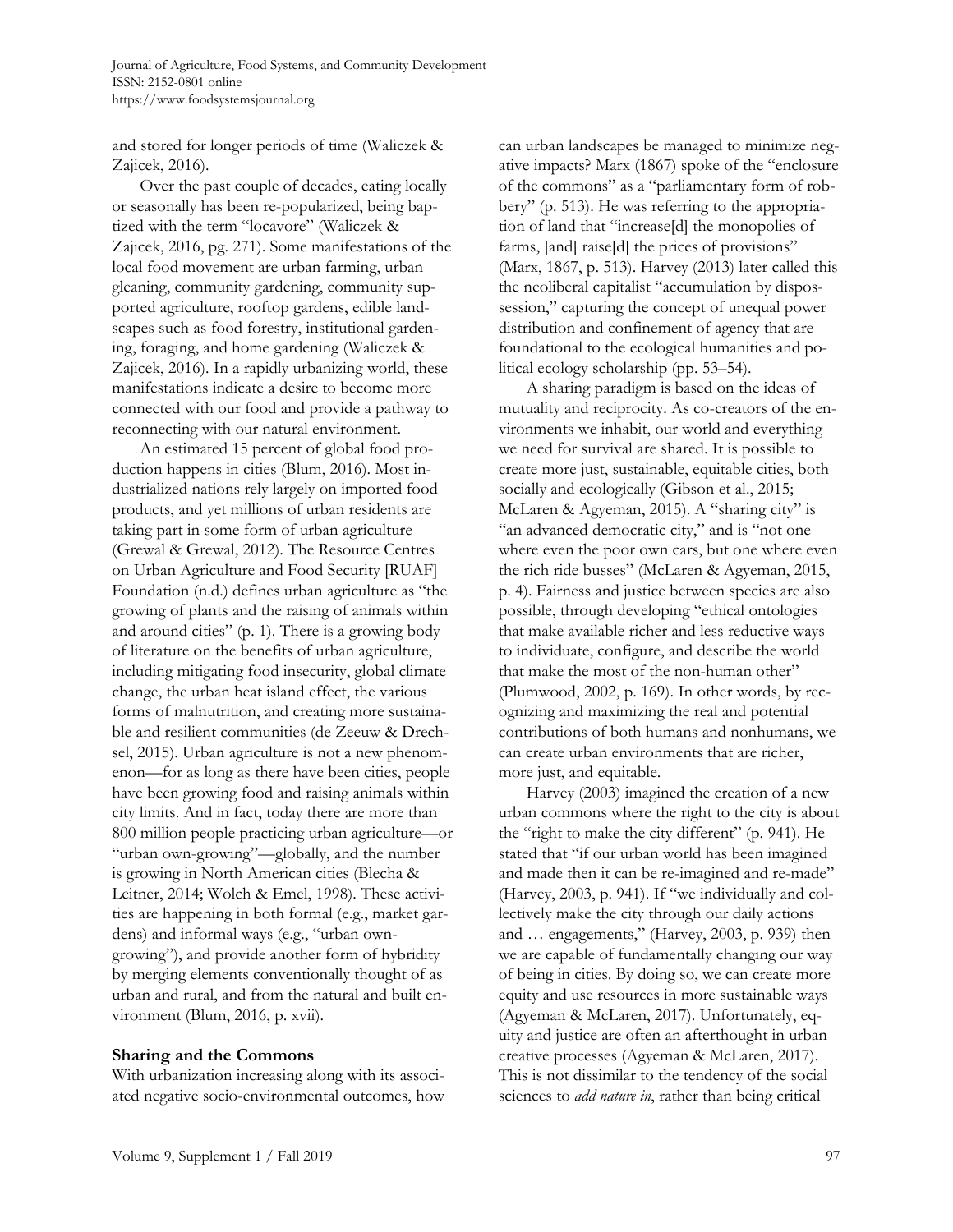about existing "social hierarchies and discursive conventions" (Whatmore, 2002, p. 23) that maintain nature's subordinated status.

 Agyeman and McLaren (2017) describe cities as "the centrality of collaboration and sharing" (p. 24). Cities provide new, innovative opportunities for the kind of sharing that enhances trust and builds social capital. Sharing is already happening in cities in myriad ways: shared services, shared values, shared activities, and shared experiences (McLaren & Agyeman, 2015). Cities can become places where "sharing resources fairly [and] nurturing the collective commons" (McLaren & Agyeman, 2015, p. 9) are the standard. But is it possible to "construct a socially just city" (Harvey, 2003, p. 940) when cities have never been harmonious places, free from conflict? For cities to embrace a sharing paradigm, we must move past our obsession with consumption and ownership. This system change can best be done by "strategically combining re-invention and subversion," which "seek interlinked opportunities to enhance well-being, increase justice and equity, and spread participative democracy" (McLaren, 2015, para. 80).

 Sharing, and the concept of the commons, intersect all three theoretical framings. From a political ecology perspective, sharing inherently bypasses issues of power imbalances and creates more just and equitable environments and communities. Sharing and commoning are forms of political collectivity that push back against exclusive capitalist power structures, an action that constitutes a form of resistance. Where the ecological humanities refute a human-centered worldview, informal food economies are pushing back against the industrialized and destructive food system.

 I have provided an overview of how we might begin to understand the human-nature relationship through the intersecting themes of three perspectives. This is meant to provide a preliminary thought experiment about how these perspectives interact and how they can be used to engage with the literature. I have shown how understanding and linking the concepts of hybrids, othering, and sharing can help us to move beyond our binary thinking about the human-nature relationship. In moving past this binary thinking, we need to learn "new ways to live with the earth, to rework

ourselves and our high energy, high consumption, and hyper-instrumental societies adaptively … we will go onwards in a different mode of humanity, or not at all" (Plumwood, 2007, para. 1).

### **The Convergence of Perspectives**

Teasing apart the human-nature relationship continues to elude academics and researchers, although the conversation is vibrant (Blay-Palmer, 2016; Bowden, 2017; Gibson et al., 2015; Heynen et al., 2006; Latour, 1993; Mitchell, 2018; Moragues-Faus & Marsden, 2017; Plumwood, 2002; Swyngedouw & Kaika, 2008). Figure 2 shows the conceptual model of the convergence of perspectives in an attempt to capture some of the complexity of the relationship(s) between them.

 This section begins with the result of the convergence of perspectives understood as a "wholeof-community" approach. To illustrate this convergence, pollinating bees provide both a bridge and gateway: as a bridge, they can provide a way of (re)connecting human and nonhuman nature, and as a gateway, they can guide humans to a deeper understanding and connection with urban natures.

# **Whole-of-Community**

Gibson et al. (2015) describe community as a process: "being-in-common—that is, *community*—can no longer be thought of or felt as a community of humans alone; it must become a *multi-species community* that includes all of those with whom our livelihoods are interdependent and interrelated" (p. 10). Even though the concept of community is not synonymous with the concept of the commons, community can be viewed *as* commons. In other words, the community itself is a shared resource that benefits all community members. The challenge then is to enable and operationalize multispecies communities which reflect the "doctrine that humans share a profound identity with nonhuman nature" (Naess, 1989, p. 6, 17).

 Bird (2016) reminds us of the etymology of *"communitas,"* which simply means exchange of ourselves (p. 156). To build on the ideas of sharing and community, as described by the works of Marx (1867), Leopold (1949), Plumwood (2002), Naess (1989), Rose et al. (2012), and others, I propose that we find new ways to operationalize a whole-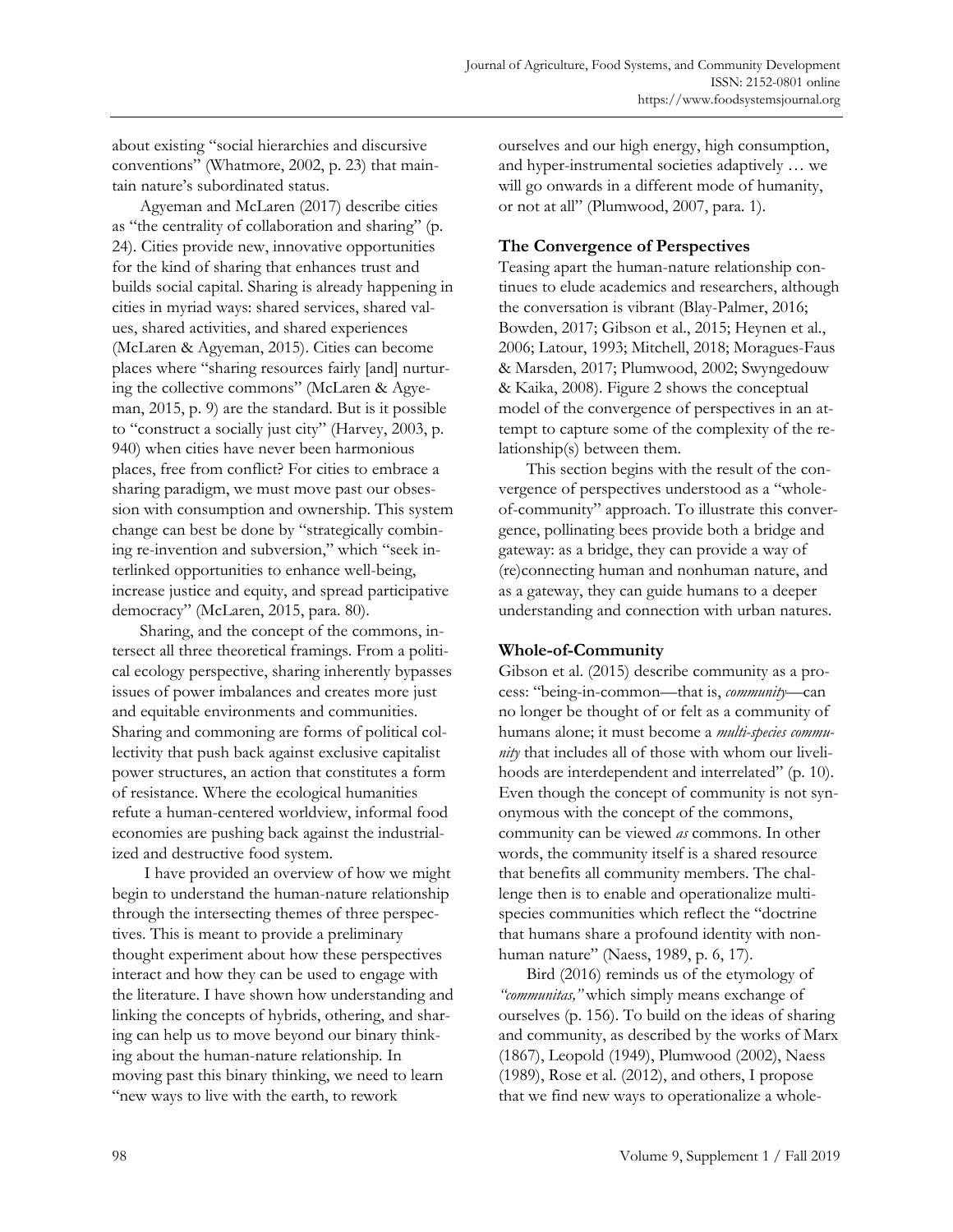



of-community (WOC) approach to living in urban settings. A new WOC approach will build on some of the principles of earlier conceptualizations of whole society or previously used whole community approaches, such as those used in emergency management and public health initiatives (Boelsen-Robinson et al., 2015; Dube et al., 2010; Federal Emergency Management Agency [FEMA], 2011; Ewart-Pierce, Mejía Ruiz, & Gittelsohn, 2016; Ollerenshaw, 2012).

 Whole community strategies have been used in emergency management as well as to address illiteracy and obesity (Boelsen-Robinson et al., 2015; Ewart-Pierce et al., 2016; Ollerenshaw, 2012). This approach is recognized as a way to empower and integrate people from the community to strengthen social infrastructure and facilitate community resilience, particularly by building social capital (FEMA, 2011). An interspecies approach to building social capital—or what Carr (2004) calls "ecosocial capital" that is "concerned with both interhuman and interspecies relationships"— (p. 47) is missing from current whole community conceptualizations.

 The call for a novel concept of community is not new. In *A Sand County Almanac*, Leopold (1949) called for an ethic that "enlarges the boundaries of the community to include soils, waters, plants, and

animals" (p. 239). In other words, a "concept of community … that would include the whole of the biotic community" (Gibson et al., 2015, p. 2). This concept of working toward connectivity means resituating humans in ecological terms; that is, addressing human-centered approaches in ways that recognize, embrace, and uphold the co-constitutive networks that humans are part of (Plumwood, 2002).

 The "effective functioning of any ecosystem depends on the interactions that occur between species" (Gaston, 2010, p. 46). Leopold (1949) challenged the human-nature dichotomy with his concept of an ecological ethic, and he believed that environmental issues cannot be solved unless people feel they are *part* of the natural world, rather than mere visitors or observers. This idea is echoed in the work of Plumwood (2002), who identified the two central tasks of the ecological humanities as being (1) to resituate the human within the environment, and (2) to resituate nonhumans within cultural and ethical domains. Leopold's (1949) land ethic is described as a reflection of the existence of an "ecological conscience" which "in turn, reflects a conviction of individual responsibility for the health of the land" (p. 258). Merchant (1995) calls this a "partnership ethic," described as: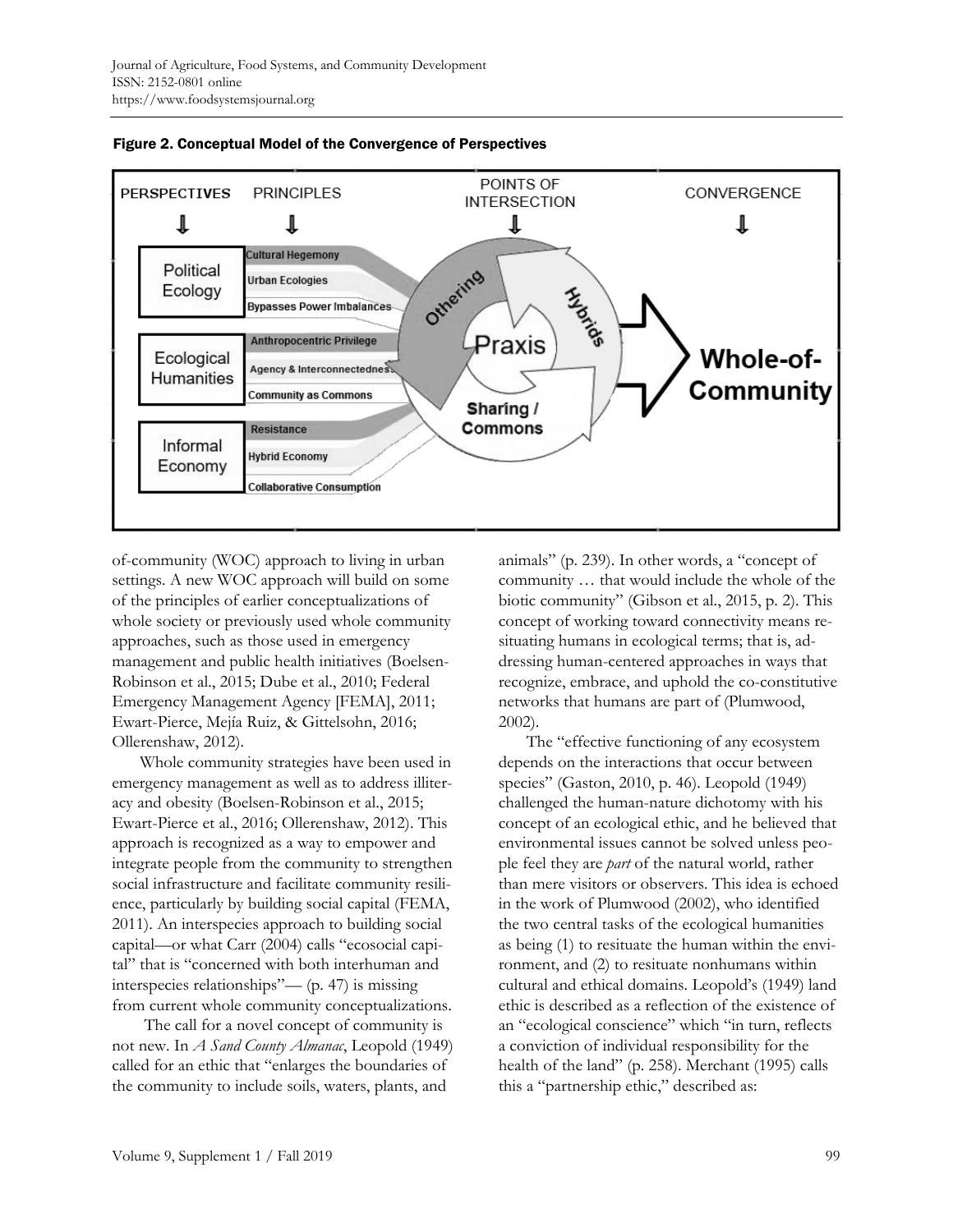A relationship between a human community and a nonhuman community that recognizes its connections to the larger world … in which humans act to fulfil both human needs and natures needs by restraining human hubris. (p. 158)

 My WOC approach aims to disassemble destructive binaries and actively reassemble collaborative and inclusive communities in cities. This can begin with embracing the nonhuman as a part of the community by acknowledging that "the environment itself can suffer injustices" (Moragues-Faus & Marsden, 2017, p. 278). This WOC approach will represent the ultimate hybrid, for it is a way of truly integrating urban socio-natures. Modern communitarianism has missed the mark by "invoking normative configurations of community, like the family, the neighbourhood and the nation, without examining the power relations they enact" (Whatmore, 2006, p. 151). Drawing on the "morethan-human" literatures (Braun, 2005; Cianchi, 2015) can augment the process of recognizing all living organisms as members and co-creators of urban environments. Including more-than-human agency in a WOC approach allows for the integration of the human-nature relationship "in ways that are not accessible if agency is restricted" (Cianchi, 2015, p. 34).

#### **Pollinators as Praxis**

Praxis is broadly defined as the unity of theory and practice. As co-creators of urban spaces, pollinating bees are important members of our urban communities as part of the socio-natural capital. From a theoretical perspective, bees present some interesting and relevant linkages between the themes identified in political ecology, the ecological humanities, and the informal economy. The commodification of pollination services is a form of othering that prioritizes human interests over the health and well-being of nonhuman nature (i.e., both bees and the flora that depend on them for reproduction). This hierarchy has created a division even between bee species where the financialization of the pollination services of the honey bee, *Apis mellifera,* is deemed more valuable than pollination services provided by other bee species,

possibly at the expense of native species. Like many contributions to the informal economy, the everyday contributions of wild bees have become a "subordinated and dependent feature of capitalist development" (Chen, 2012, p. 3).

 Pollinators provide an estimated 35% of global crop volume (Intergovernmental Science-Policy Platform on Biodiversity and Ecosystem Services [IPBES], 2016) and pollinate an estimated 90 percent of flowering plants on Earth (Atkins & Atkins, 2016; Ollerton, Winfree, & Tarrant, 2011; Yang, 2006). Yet the value of pollination by wild bees has been "overlooked for centuries" (Klein et al., 2007, p. 307). In Canada, there are more than 1,000 species of biotic pollinators, including bees, wasps, flies, beetles, butterflies, moths, and birds, with 856 native bee species accounting for more than 70 percent of the biotic pollination (Seeds of Diversity, n.d.; Sheffield et al., 2017). Worldwide, pollination services are estimated at hundreds of billions of dollars annually (Atkins & Atkins, 2016; Chaplin-Kramer et al., 2014). Yet, in an increasingly urbanizing world, the importance of urban spaces for pollinator habitat is still understudied (Baldock et al., 2015). Similar to the growing interest and body of research on urban natures, available studies indicate that any strategy addressing pollinators needs to address pollinators in urban spaces (Baldock et al., 2015; IPBES, 2016; Hall et al., 2017; Shephard, Vaughan, & Black, 2008; Tonietto, Fant, Ascher, Ellis, & Larkin, 2011).

 As has been stated, bees can be both a bridge and gateway: as a bridge, they can provide a way of (re)connecting human and nonhuman nature, and as a gateway, they can guide humans to a deeper understanding and connection with urban natures. In recent years, there has been a significant uptake of urban beekeeping and an increase in pollinator research, especially on the European honeybee, *Apis mellifera* (Deveau, 2016; Lorenz & Stark, 2015; Wright, 2017). *Apis mellifera* has become something of a charismatic micro-fauna or flagship species (Matteson & Langellotto, 2010). Flagship species are defined as "popular charismatic species that serve as symbols and rallying points to stimulate conservation awareness and action" (Barua, Gurdak, Ahmed, & Tamuly, 2012, p. 1458). The increased interest in *Apis mellifera* is largely driven by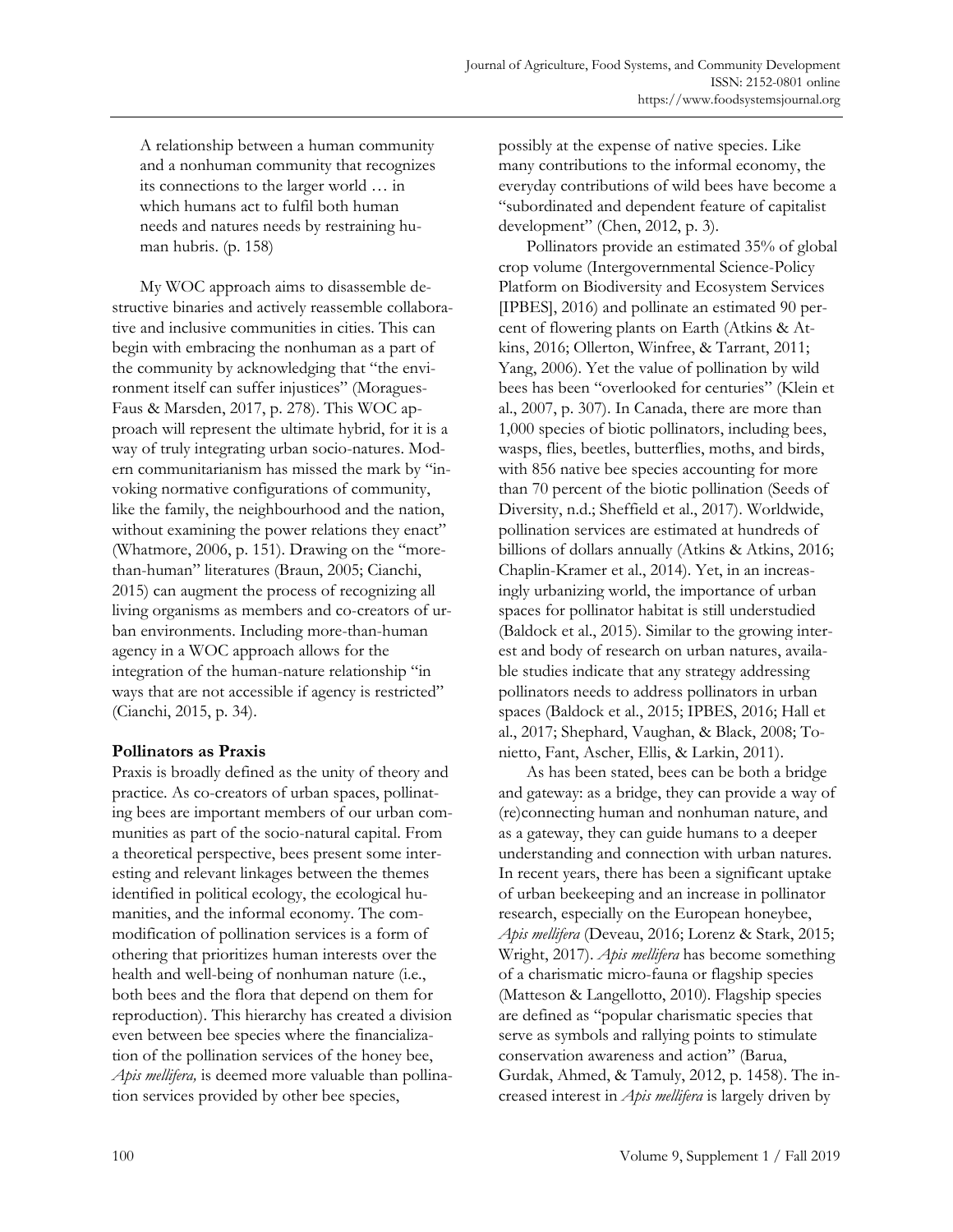"the value of pollination services …and contribution to human food supplies" (Hicks et al., 2016, p. 1).

 Concerns for bees grew in response to the phenomenon called Colony Collapse Disorder (CCD) in *Apis mellifera*. CCD is defined as when entire managed colonies die off or disappear suddenly (Atkins & Atkins, 2016; Kosek, 2011; Suryanarayanan & Kleinman, 2016). In 2006/2007 approximately 10 percent of *Apis mellifera* colonies were entirely lost in the United States, with affected beekeepers losing 30 to 90 percent of their colonies, an event which resulted in the naming of the phenomenon (Atkins & Atkins, 2016; Suryanarayanan & Kleinman, 2016). With that said, reported cases of CCD have continued to decrease in recent years, although colony losses are still a concern (United States Environmental Protection Agency, 2018).

 Even though *Apis mellifera has* become something of a stand-in for all pollinators, wild bees are more efficient pollinators of many plants and are responsible for the majority of pollination, especially in urban settings (Atkins & Atkins, 2016; Pfiffner & Muller, 2016). *Apis mellifera* is also not currently an endangered species, contrary to media messaging (City of Toronto, 2017). Instead, there are seven species of native bees that are endangered or of concern in Canada, and those are only the species that have been identified (Government of Canada, 2018). Along with habitat loss, exposure to pesticides, diseases and pests, and poor nutrition (Ontario Ministry of Agriculture Food and Rural Affairs [OMAFRA], 2016; Woodcock et al., 2017), the commodification of *Apis mellifera* threatens and marginalizes native, wild bees through increased competition for food and disease transmission (City of Toronto, 2017; Graystock, Blane, McFrederick, Goulson, & Hughes, 2016).

 From an anthropocentric perspective, the loss of bees poses the obvious risks of threatening food supplies and associated financial losses. From an economic perspective, a future with compromised pollination from a lack of pollinating bees points to the need for pollination by hand, or innovative technology. The labor costs involved in hand pollination are significant, and hand pollination could result in an estimated 500 percent increase in

production costs to US\$90 billion in the United States alone (Atkins & Atkins, 2016). This potential increase in the cost of food production could cause an increase in food prices, creating a new form of food elitism. While the debate about the threats to bees goes on in earnest, one question remains conspicuously unanswered: "how can we possibly value, in monetary terms, the loss of a species" forever? (Atkins & Atkins, 2016, p. 4).

 Given the widespread use of pesticides in rural areas and the restrictive changes to pesticide use in urban areas, cities can provide a necessary habitat for wild bees, which include bumble bees and solitary bees (Woodcock et al., 2017). There is a relevant link between the literature on human well-being, contact with nature, and the kinds of urban environments that benefit bees. For example, along with providing a food source for wild bees, urban agriculture can benefit from increased yields with an increase in wild bee diversity (Colla, Willis, & Packer, 2009). Recent research indicates that cities can provide important ecological landscapes as a refuge for wild bees (Baldock et al., 2015). This research shows the "biological value and ecological importance of cities" in this context (Hall et al., 2017, p. 27). Novel urban green space, such as green roofs, can benefit both people and pollinators, although their "value for biodiversity" requires further investigation (Colla et al., 2009; Tonietto et al., 2011).

 Arguably, all pollination services by bees are informal economic activities, as there are no labor protections in place for either *Apis mellifera* or native species. With that said, pollination services contribute significantly to the market economy as outlined previously. In this way, services provided by bees have been divided into market services (formal) and non-market services (informal) (Hanley, Breeze, Ellis, & Goulson, 2015). Contributions to the informal economy include the "aesthetic and cultural value of the wildflowers and garden plants which require pollination to sustain them" (p. 124). There are also the benefits pollinators provide to classroom learning, through an increase in outdoor classrooms and schoolyard gardens (Green & Duhn, 2015; Winig & Wooten, 2013). Additionally, there are the therapeutic benefits of gardens, such as hospital and long-term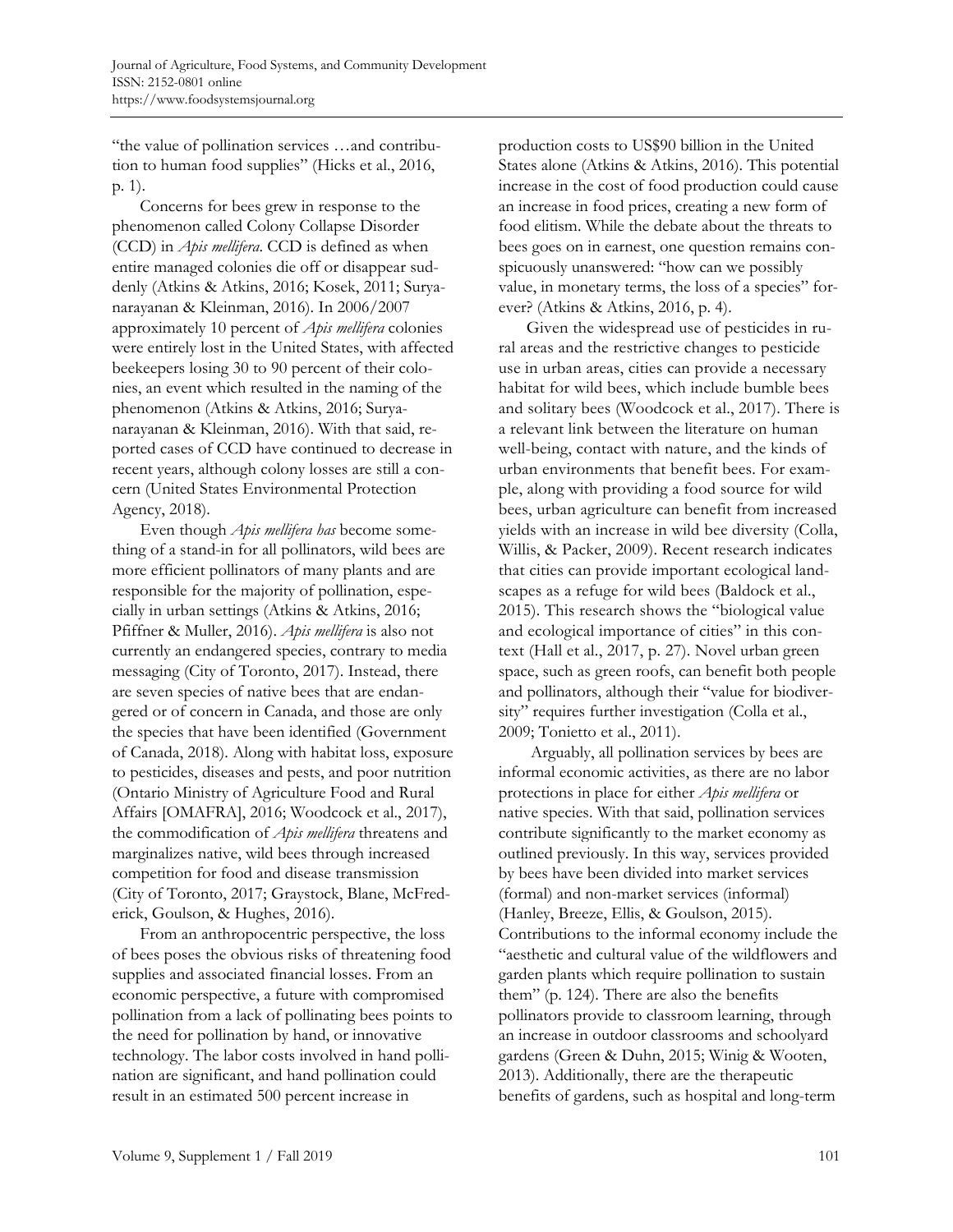care gardens that rely largely on pollinators for their flowering plants (Gentry et al., 2015; Marcus & Barnes, 1995). There is a growing body of literature on the health and well-being benefits of urban nature, much of which is dependent on bees (Artmann et al., 2017; Guerry et al., 2015; Kaplan & Kaplan, 1989; Mayer, Frantz, Bruehlman-Senecal, & Dolliver, 2009; Corvalan et al., 2005; Ulrich, 1984; Wolf & Housley, 2013). Pollination dependent fruit and seed production also supplies important food sources for birds and other animals (Hanley et al., 2015).

 Pollinators provide a unique opportunity for creating healthier whole-of-community urban spaces. The needs of pollinating bees require small actions that can yield large benefits for all community members (Hall et al., 2017). Few can argue against the need for a more integrated human-nature relationship that acknowledges and supports the intrinsic value of all parts of the ecosphere. Against a backdrop of cities, bees have been offered as a gateway and community bridge between human and nonhuman nature. In this new era, the Anthropocene, we must find "new ways of thinking and knowing, and innovative forms of action" (Gibson et al., 2015, p. i).

# **Conclusion**

Bookchin (1992) called for an ecologized dialectic to "provide the basis for a living ecological ethics". Along with giving a more "liberatory meaning to vague words like interconnectedness," an ecologized dialectic can help us achieve "a conscious and ethical nature [and] ecological society" (Bookchin, 1992, para.63). Can we find examples of ways to achieve this vision? If "rather than seeing nature just as a passive recipient of human influence" we see it as "an agent that constrains and influences human beings and societies" how could this view radically alter how we interact with the rest of the biotic environment? (Arias-Maldonado, 2015, p. 10).

To build on the vision of an ecological society, we need to know more about "how place-specific physical environments can act as facilitators for, or barriers to, collective action" (Swyngedouw & Kaika, 2008, p. 101). Classens (2015) identifies the failure "to adequately scrutinize the enmeshed

character of nature and society" as a gap that could "ultimately contribute to untangling the potential and limits of urban gardens as sites of socio-political change" (p. 230). Blum (2016) has also identified a gap in understanding the relationship "among the sociocultural and physical-ecological variables of urban properties" (p. 14). Moragues-Faus & Marsden (2017) call for a "far more inclusive and publicly engaging" approach to the "debates around food and nature" (p. 285). They suggest this be achieved by developing unorthodox techniques of creativity from different perspectives such as political ecology. Mitchell (2018) draws from Indigenous knowledge systems to suggest that what is needed is "repairing and strengthening" of broken "laws, agreements, treaties and protocols" between humans and nonhumans (p. 3). To this end, learning from, and engaging with, Indigenous knowledge systems could be a critical step towards "flourishing of future generations of multiple life forms" (Mitchell, 2018, p. 3).

 A new urban WOC alternative is a radical approach in that it addresses power dynamics in and between all urban actants. Along with filling existing gaps, a WOC alternative is a fundamentally new way of being in common with the rest of the biotic community. If nature is everything and everywhere, and humans are just a part of the larger biotic community, then how can we interact with urban spaces to minimize negative impacts and allow for all biotic inhabitants to thrive? Our relationship and place in the natural world have changed over time, as have our impact and understanding of that impact (Bowden, 2017).

 Leopold (1949) said, "A thing is right when it tends to preserve the integrity, stability, and beauty of the biotic community. It is wrong when it tends otherwise" (p. 262). It is important to understand the relationships between and among things—that is, how we interpret and interact with the world—if we are to exact any lasting positive changes. Two decades into the  $21<sup>st</sup>$  century, we are faced with unprecedented human-induced ecological crises. Given this fact, it is important to ask: "why is the imaginary of possible alternative urban natures still impotent" (Swyngedouw & Kaika, 2008, p. 101). Examining the human-nature relationship through community-based, pollinator-friendly urban spaces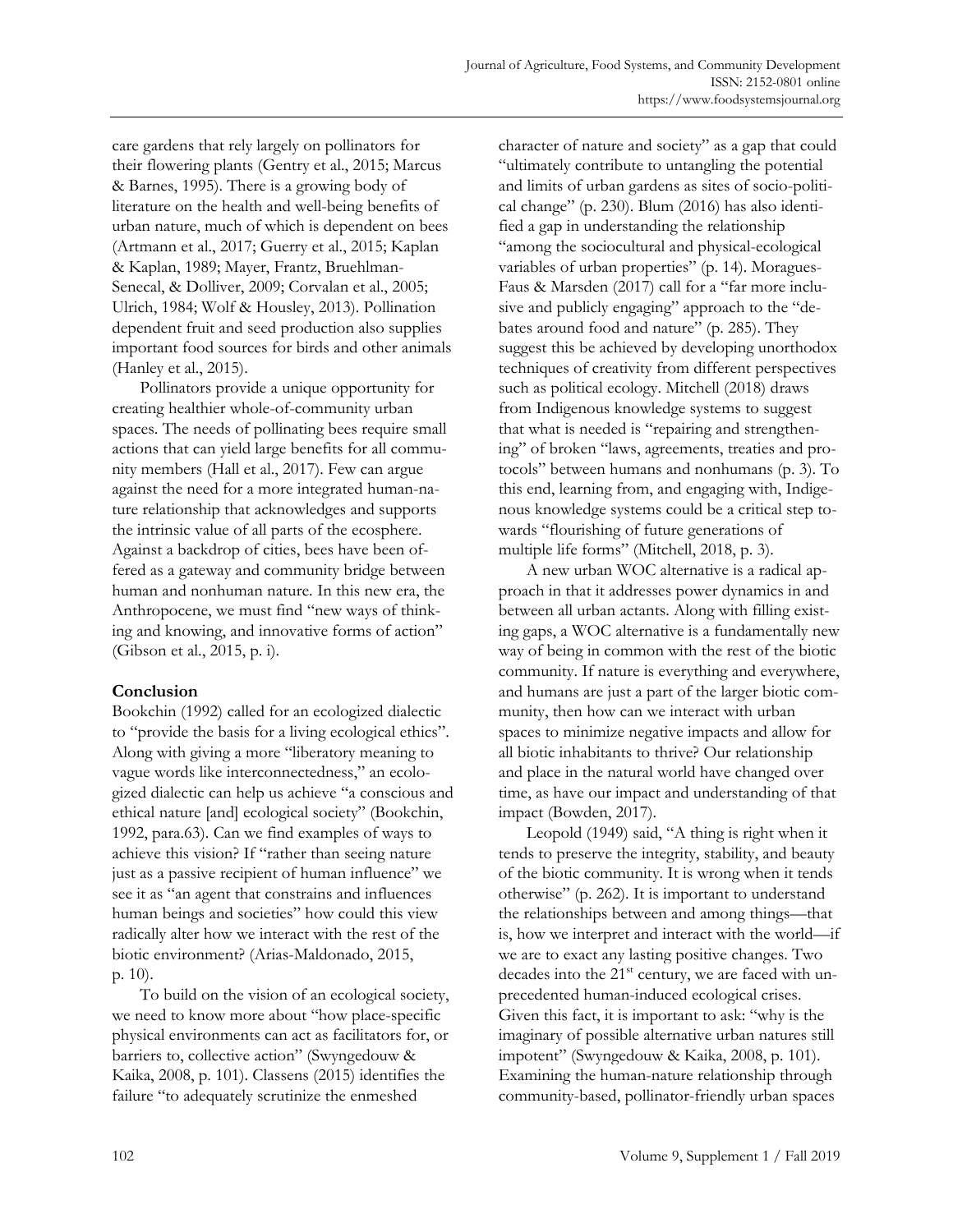is one way to engage, based on the premise that "to the degree that we come to understand other organisms, we will place a greater value on them, and on ourselves" (Wilson, 1984, p. 2). A WOC approach can help translate urban spaces into more integrated, productive, and inclusive communities and help to situate humans in more ecological terms to mitigate, and adapt to, the anthropogenic socio-ecological crises of the time.

#### **Acknowledgments**

The author would like to thank all the authors (cited and uncited) who came before and whose work inspired this piece. The author extends sincere thanks to Alison Blay-Palmer, Karen Landman, Irena Knezevic, and Robert McLeman for all their feedback, insights, and discussion following the writing of this paper. The author also thanks the reviewers for their thoughtful and valuable comments throughout the peer-review process.

#### **References**

- Agyeman, J., & McLaren, D. (2015). Sharing Cities: A case for truly smart and sustainable cities. Cambridge, MA: The MIT Press. https://doi.org/10.7551/mitpress/9780262029728.001.0001
- Agyeman, J., & McLaren, D. (2017). Sharing Cities. *Environment: Science and Policy for Sustainable Development*, *59*(3), 22–27. https://doi.org/10.1080/00139157.2017.1301168
- Alkon, A. H., & Agyeman, J. (2011). *Cultivating food justice: Race, class, and sustainability*. Cambridge MA: MIT Press.
- Andersson, E., Barthel, S., & Ahrné, K. (2007). Measuring social-ecological dynamics behind the generation of ecosystem services. *Ecological Applications*, *17*(5), 1267–1278. https://doi.org/10.1890/06-1116.1
- Arias-Maldonado, M. (2015). *Environment and Society: Socionatural relations in the Anthropocene*. New York: Springer. https://doi.org/10.1007/978-3-319-15952-2
- Artmann, M., Bastian, O., & Grunewald, K. (2017). Using the concepts of green infrastructure and ecosystem services to specify Leitbilder for compact and green cities—The example of the landscape plan of Dresden. *Sustainability*, *9*(2), 1–26. https://doi.org/10.3390/su9020198
- Atkins, J., & Atkins, B. (2016). *The business of bees: An integrated approach to bee decline and corporate responsibility*. Sheffield, UK: Greenleaf Publishing Limited. https://doi.org/10.4324/9781351283922
- Baldock, K. C. R., Goddard, M. A., Hicks, D. M., Kunin, W. E., Mitschunas, N., Osgathorpe, L. M., … Memmott, J. (2015). Where is the UK's pollinator biodiversity? The importance of urban areas for flower- visiting insects. *Proceedings of the Royal Society B*, *282*(1803). https://doi.org/10.1098/rspb.2014.2849
- Barua, M., Gurdak, D., Ahmed, R. A., & Tamuly, J. (2012). Selecting flagships for invertebrate conservation. *Biodiversity and Conservation, 21*(6), 1457–1476. https://doi.org/10.1007/s10531-012-0257-7
- Becker, K. F. (2004). *The Informal Economy: fact finding study*. Swedish International Development Cooperation Agency. Retrieved February 2016 from http://www.rrojasdatabank.info/sida.pdf
- Bennett, J. (2010). *Vibrant Matter: A political ecology of things*. Durham, NC: Duke University Press. https://doi.org/10.1215/9780822391623
- Bennet, M., & Teague, D. (1999). The nature of cities: ecocriticism and urban environments. Tucson: University of Arizona Press.
- Bird, G. (2016). *Containing Community: From Political Economy to Ontology in Agamben, Esposito, and Nancy*. Albany: State University of New York Press.
- Blaikie, P., & Brookfield, H. (Eds.). (1987). *Land degradation and society*. London: Methuen.
- Blasdel, A. (2017, June 15). 'A reckoning for our species': The philosopher prophet of the Anthropocene. *The Guardian*. Retrieved from https://www.theguardian.com/world/2017/jun/15/timothy-morton-anthropocene-philosopher
- Blay-Palmer, A. (Ed.). (2016). *Imagining sustainable food systems: Theory and practice*. London: Routledge. https://doi.org/10.4324/9781315587905
- Blay-Palmer, A., Sonnino, R., & Custot, J. (2016). A food politics of the possible? Growing sustainable food systems through networks of knowledge. *Agriculture and Human Values*, *33*(1), 27–43. https://doi.org/10.1007/s10460-015-9592-0
- Blecha, J., & Leitner, H. (2014). Reimagining the food system, the economy, and urban life: New urban chicken-keepers in US cities. *Urban Geography*, *35*(1), 86–108. https://doi.org/10.1080/02723638.2013.845999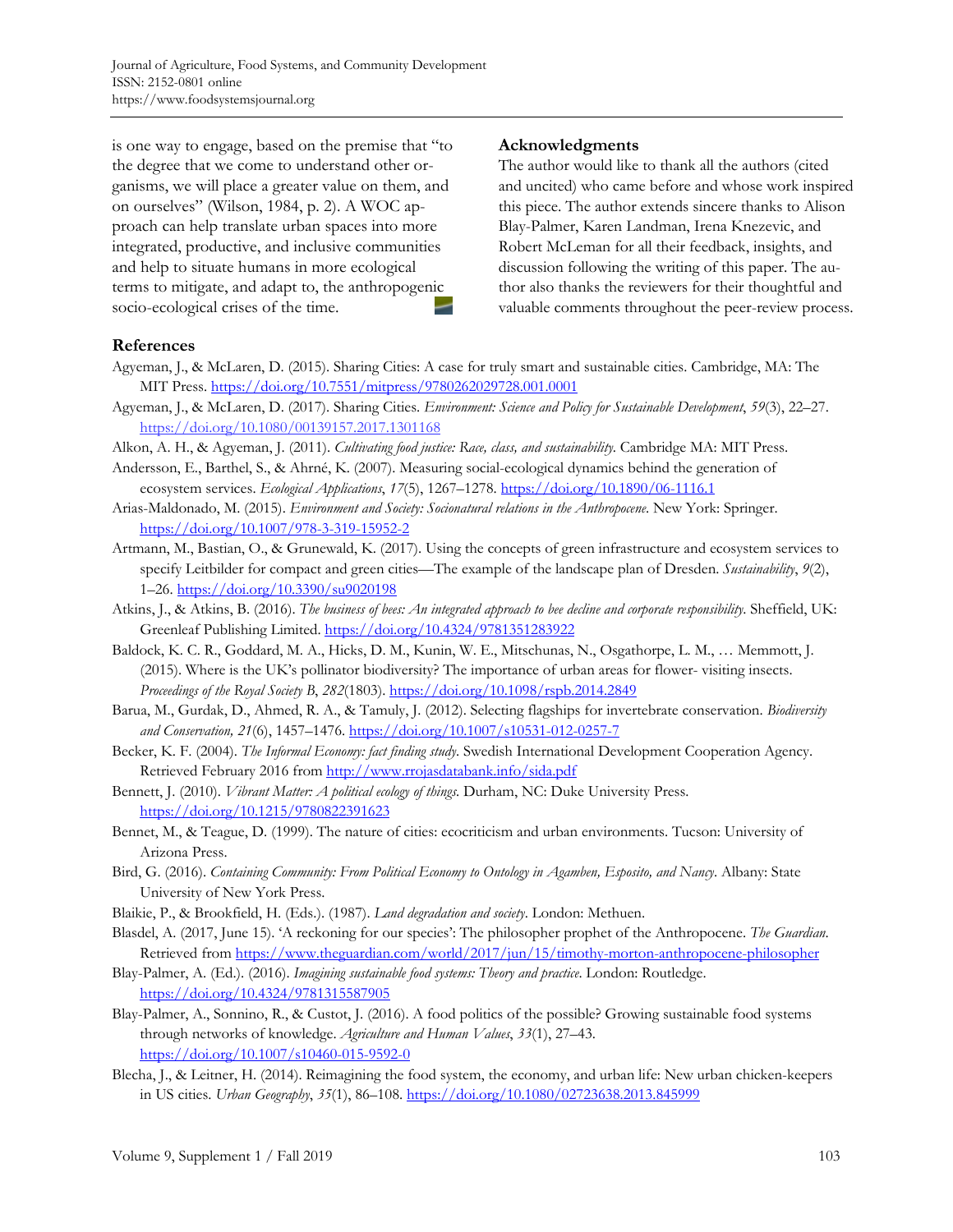- Blum, J. (Ed.). (2016). *Urban horticulture: Ecology, landscape, and agriculture*. New York: Apple Academic Press. https://doi.org/10.1201/9781315366098
- Boelsen-Robinson, T., Peeters, A., Beauchamp, A., Chung, A., Gearon, E., & Backholer, K. (2015). A systematic review of the effectiveness of whole-of-community interventions by socioeconomic position. *Obesity Reviews*, *16*(9), 806– 816. https://doi.org/10.1111/obr.12297
- Bookchin, M. (1992). A philosophical naturalism. In *The philosophy of social ecology: Essays on dialectical naturalism* (2nd Ed.). Montreal: Black Rose Books. Retrieved from

http://dwardmac.pitzer.edu/Anarchist\_Archives/bookchin/philosonatural.html

- Bowden, G. (2017). An environmental sociology for the Anthropocene. *Canadian Review of Sociology/Revue canadienne de sociologie*, *54*(1), 48–68. https://doi.org/10.1111/cars.12138
- Braun, B., & Castree, N. (Eds). (1998). *Remaking reality: Nature at the millennium.* London: Routledge.
- Braun, B. (2005). Environmental issues: Writing a more-than-human urban geography. *Progress in Human Geography*, *29*(5), 635–650. https://doi.org/10.1191/0309132505ph574pr
- Brown, L. R., Flavin, C., French, H., Abramovitz, J., Bright, C., Gardiner, G., … Starke, L. (1997). *State of the world: A Worldwatch Institute Report on progress toward a sustainable society*. New York: W. W. Norton.
- Cadieux, K. V., & Slocum, R. (2015). What does it mean to do food justice? *Journal of Political Ecology*, *22*(1), 1–26. https://doi.org/10.2458/v22i1.21076
- Canales, M. (2000). Othering: Toward an understanding of difference. *Advances in Nursing Science*, *22*(4), 16–31. https://doi.org/10.1097/00012272-200006000-00003
- Caniglia, B. S., Vallee, M., & Frank, B. (Eds.). (2016). *Resilience, environmental justice and the city*. London: Routledge. https://doi.org/10.4324/9781315652054
- Carr, M. (2004). *Bioregionalism and civil society: Democratic challenges to corporate globalism*. Vancouver: UBC Press.
- Castree, N. (2014a). The Anthropocene and geography I: The back story. *Geography Compass*, *8*(7), 436–449. https://doi.org/10.1111/gec3.12141
- Castree, N. (2014b). The Anthropocene and the environmental humanities: Extending the conversation. *Environmental Humanities*, *5*(1), 233–260. https://doi.org/10.1215/22011919-3615496
- Castree, N. (2014c). *Making sense of nature*. Abingdon, Oxon: Routledge. https://doi.org/10.4324/9780203503461
- Castree, N., & Braun, B. (Eds.). (2001). *Social nature theory, practice, and politics*. Malden, MA: Blackwell Publishers.
- Chaplin-Kramer, R., Dombeck, E., Gerber, J., Knuth K. A., Mueller, N. D., Mueller, M., … Klein, A.-M. (2014). Global malnutrition overlaps with pollinator-dependent micronutrient production. *Proceedings of the Royal Society B, 281*(1794). https://doi.org/10.1098/rspb.2014.1799
- Chen, M. A. (2007). *Rethinking the informal economy: Linkages with the formal economy and the formal regulatory environment*  (Working Paper No. 46)*.* United Nations, Department of Economic and Social Affairs. Retrieved April 2016 from http://www.un.org/esa/desa/papers/2007/wp46\_2007.pdf
- Chen, M. A. (2012). *The informal economy: Definitions, theories, and policies* (Working Paper No. 1). Women in Informal Employment: Globalizing and Organizing. Retrieved February 2016 from http://wiego.org/sites/wiego.org/files/publications/files/Chen\_WIEGO\_WP1.pdf
- Cianchi, J. (2015). *Radical environmentalism: Nature, identity and more-than-human agency*. London: Palgrave Macmillan. https://doi.org/10.1057/9781137473783
- City of Toronto. (2017). Toronto pollinator protection strategy: Draft priorities and actions. Retrieved from [https://www.toronto.ca/wp-content/uploads/2017/11/9819-Toronto-Pollinator-Strategy-Booklet-Draft-](https://www.toronto.ca/wp-content/uploads/2017/11/9819-Toronto-Pollinator-Strategy-Booklet-Draft-Priorities-and-Actions-2017.pdf)Priorities-and-Actions-2017.pdf
- Classens, M. (2015). The nature of urban gardens: Toward a political ecology of urban agriculture. *Agriculture and Human Values*, *32*(2), 229–239. https://doi.org/10.1007/s10460-014-9540-4
- Colla, S., Willis, E., & Packer, L. (2009). Can green roofs provide habitat for urban bees? *Cities and the Environment*, *2*(1), 4–12. https://doi.org/10.15365/cate.2142009
- Corvalan, C., Hales, S., McMichael, A., Butler, C., Campbell-Lendrum, D., Confalonieri, U., … Younes, M. (2005). *Ecosystems and human well-being: Synthesis*. *Millennium Ecosystem Assessment.* Washington, D.C.: Island Press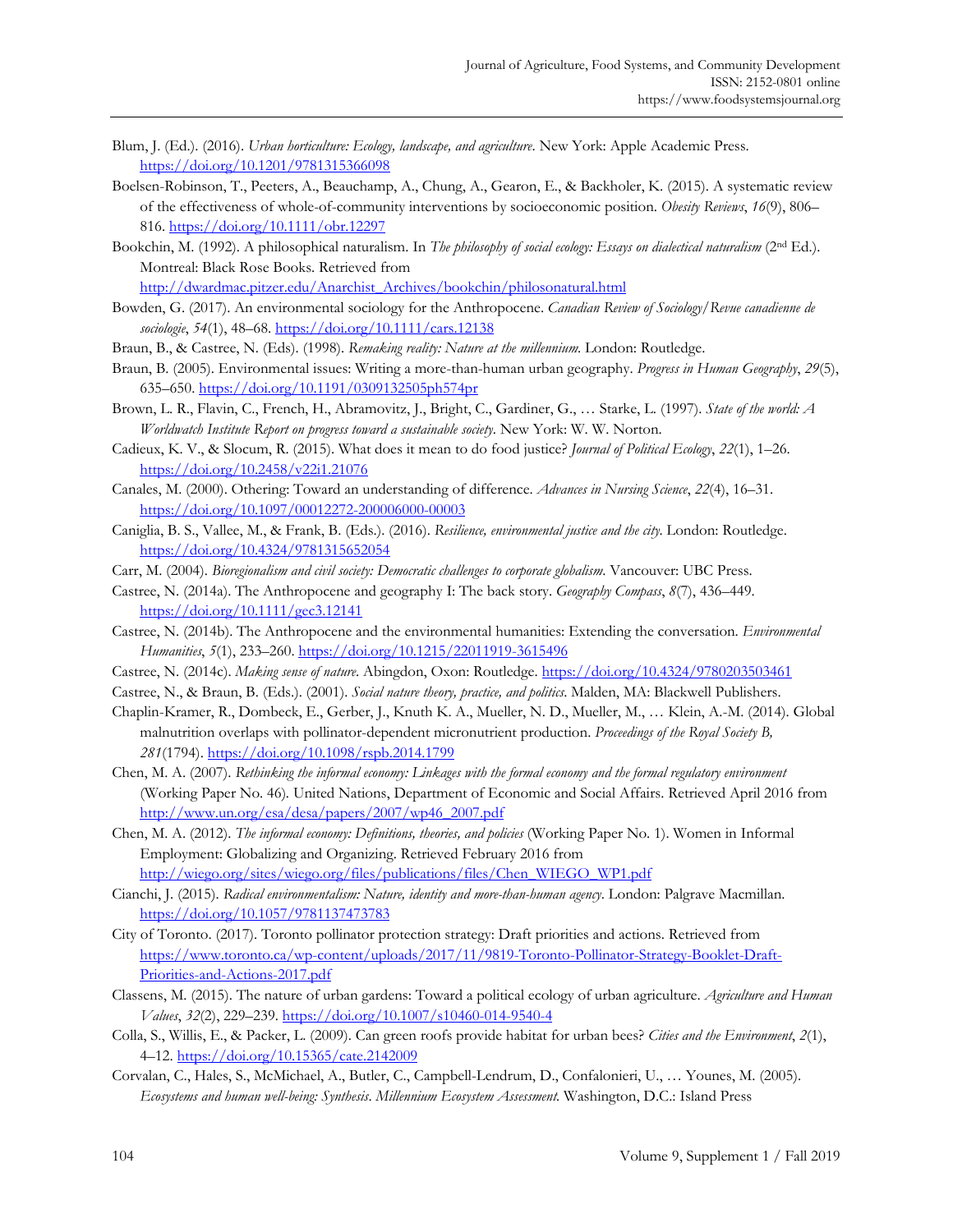Cronon, W. (1991). *Nature's metropolis: Chicago and the Great West*. New York: W. W. Norton.

- Cronon, W. (Ed). (1995). *Uncommon ground: Toward reinventing nature*. New York: W. W. Norton.
- Crutzen, P., & Stoermer, E. (2000). The Anthropocene. *Global Change Newsletter*, *41*, 17–18.
- Cunsolo, A., & Landman, K. (Eds.). (2017). *Mourning nature: Hope at the heart of ecological loss and grief*. Montreal: McGill-Queen's University Press. https://doi.org/10.2307/j.ctt1w6t9hg
- Dahlberg, K. (1994). A transition from agriculture to regenerative food systems. *Futures*, *26*(2), 170–179. [https://doi.org/10.1016/0016-3287\(94\)90106-6](https://doi.org/10.1016/0016-3287(94)90106-6)
- Deveau, D. (2016, June 2). Urban beekeeping takes off as plight of the honeybee wins public attention. *Financial Post*. [Retrieved from http://business.financialpost.com/entrepreneur/growth-strategies/urban-beekeeping-takes-off-as](http://business.financialpost.com/entrepreneur/growth-strategies/urban-beekeeping-takes-off-as-plight-of-the-honeybee-wins-public-attention/wcm/54e4e4b8-8d46-4b03-ad8e-323474045994)plight-of-the-honeybee-wins-public-attention/wcm/54e4e4b8-8d46-4b03-ad8e-323474045994
- de Zeeuw, H., & Drechsel, P. (Eds.). (2015). *Cities and agriculture: Developing resilient urban food systems*. New York: Routledge.
- Dube, L., Bechara, A., Dagher, A., Drewnowski, A., LeBel, J., James, P., & Yada, R. Y. (2010). *Obesity prevention: The role of brain and society on individual behavior*. San Diego, CA: Academic Press.
- Ellis, E. C., & Ramankutty, N. (2008). Putting people in the map: Anthropogenic biomes of the world. *Frontiers in Ecology and the Environment*, *6*(8), 439–447. https://doi.org/10.1890/070062
- Ellis, E. C., Klein Goldewijk, K., Siebert, S., Lightman, D., & Ramankutty, N. (2010). Anthropogenic transformation of the biomes, 1700 to 2000. *Global Ecology and Biogeography*, *19*(5), 589–606. https://doi.org/10.1111/j.1466- 8238.2010.00540.x
- Ellis, E. C. (2013). Sustaining biodiversity and people in the world's anthropogenic biomes. *Current Opinion in Environmental Sustainability, 5*(3-4), 368–372. https://doi.org/10.1016/j.cosust.2013.07.002
- Emmett, R. S., & Nye, D. E. (2017). *The environmental humanities: A critical introduction*. Cambridge, MA: The MIT Press. https://doi.org/10.7551/mitpress/10629.001.0001
- Environment Canada, Federal-Provincial-Territorial Task Force on the Importance of Nature to Canadians. (2000). The importance of nature to Canadians: The economic significance of nature-related activities. Retrieved from http://publications.gc.ca/collections/Collection/En47-312-2000E.pdf
- Erickson, M. S. (2012). Restorative garden design: Enhancing wellness through healing spaces. *Journal of Art and Design Discourse*, (2), 89–101.
- Ehrlich, P. (1968). *The population bomb*. New York: Ballantine Books.
- Ewart-Pierce, E., Mejía Ruiz, M. J., & Gittelsohn, J. (2016). "Whole-of-community" obesity prevention: A review of challenges and opportunities in multilevel, multicomponent interventions. *Current Obesity Reports*, *5*(3), 361–374. https://doi.org/10.1007/s13679-016-0226-7
- Food and Agriculture Organization [FAO] of the United Nations, & Resource Centres on Urban Agriculture and Food Security [RUAF] Foundation. (2015). A vision for city region food systems: Building sustainable and resilient city regions. Retrieved from http://www.fao.org/3/a-i4789e.pdf
- Federal Emergency Management Agency [FEMA]. (2011). A whole community approach to emergency management: [Principles, themes, and pathways for action. Retrieved from https://www.fema.gov/media-library-data/20130726-](https://www.fema.gov/media-library-data/20130726-1813-25045-0649/whole_community_dec2011__2_.pdf) 1813-25045-0649/whole\_community\_dec2011\_\_2\_.pdf
- Fincher, R., & Iveson, K. (2015). Conviviality as an ethic of care in the city. In K. Gibson, D. B. Rose, & R. Fincher, (Eds.), *Manifesto for Living in the Anthropocene* (pp. 23–27). Brooklyn, New York: Punctum Books.
- Fraser, E. D. G. (2013). Coping with food crises: Lessons from the American Dust Bowl on balancing local food, agro technology, social welfare, and government regulation agendas in food and farming systems. *Global Environmental Change*, *23*(6), 1662–1672. https://doi.org/10.1016/j.gloenvcha.2013.09.001
- Friedmann, H. (2005). From colonialism to green capitalism: Social movements and emergence of food regimes. In F. H. Buttel, & P. McMichael (Eds.), *New directions in the sociology of global development* (pp. 227-264). Emerald Group.
- Foucault, M. (1978). *The history of sexuality: An introduction*. New York: Random House.
- Gaston, K. J. (2010). *Urban ecology*. Cambridge: Cambridge University Press. https://doi.org/10.1017/CBO9780511778483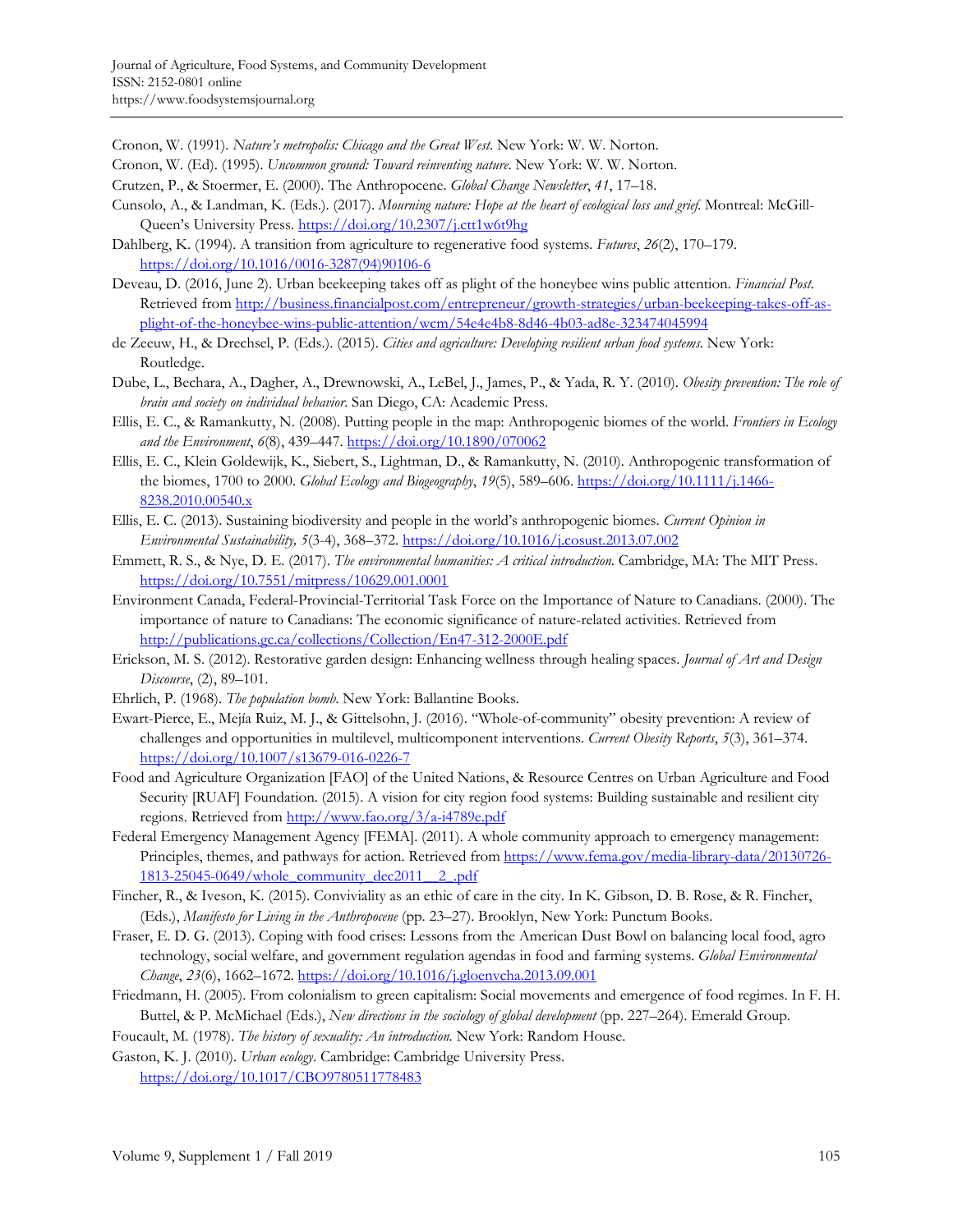- Gentry, B., Anderson, J. E., Krause, D. R., Tucker, W. C., & Tuddenham, K. A. (2015). *Improving human health by increasing access to natural areas: Linking research to action at scales* (Report No. 31). Yale Program on Strategies for the Future of Conservation. Retrieved from http://environment.yale.edu/publication-series/documents/downloads/ag/Berkley-2014-Workshop.pdf
- Gibson, K., Rose, D., & Fincher, R. (Eds.). (2015). *Manifesto for living in the Anthropocene*. Brooklyn, NY: Punctum Books.
- Godfrey, P. C. (2011). Toward a theory of the informal economy. *The Academy of Management Annals*, *5*(1), 231–277. https://doi.org/10.5465/19416520.2011.585818
- Government of Canada. (2018). Species at risk: The act, the accord, and the funding programs. Retrieved October 2018 from https://www.canada.ca/en/environment-climate-change/services/species-risk-act-accord-funding.html
- Graystock, P., Blane, E. J., McFrederick, Q. S., Goulson, D., & Hughes, W. O. H. (2016). Do managed bees drive parasite spread and emergence in wild bees? *International Journal for Parasitology: Parasites and Wildlife, 5*(1), 64–75. https://doi.org/10.1016/j.ijppaw.2015.10.001
- Green, M., & Duhn, I. (2015). The force of gardening: Investigating children's learning in a food garden. *Australian Journal of Environmental Education, 31*(1), 60–73. https://doi.org/10.1017/aee.2014.45
- Grewal, S. S., & Grewal, P. S. (2012). Can cities become self-reliant in food? *Cities*, *29*(1), 1–11. https://doi.org/10.1016/j.cities.2011.06.003
- Guerry, A. D., Polasky, S., Lubchenco, J., Chaplin-Kramer, R., Daily, G. C., Griffen, R., …. Vira, B. (2015). Natural capital and ecosystem services informing decisions: From promise to practice. *Proceedings of the National Academy of Sciences of the United States of America*, *112*(24), 7348–7355. https://doi.org/10.1073/pnas.1503751112
- Guthman, J. (2004). *Agrarian dreams: The paradox of organic farming in California.* Berkeley: University of California Press.
- Hall, D. M., Camilo, G. R., Tonietto, R. K., Ollerton, J., Ahrné, K., Arduser, M., … Threlfall, C. G. (2017). The city as a refuge for insect pollinators. *Conservation Biology*, *31*(1), 24–29. https://doi.org/10.1111/cobi.12840
- Hanley, N., Breeze, T. D., Ellis, C., & Goulson, D. (2015). Measuring the economic value of pollination services: Principles, evidence and knowledge gaps. *Ecosystem Services*, *14,* 124–132. https://doi.org/10.1016/j.ecoser.2014.09.013
- Haraway, D. (1991). A cyborg manifesto: Science, technology, and socialist-feminism in the late twentieth century. In D. Haraway, *Simians, Cyborgs and Women: The Reinvention of Nature* (pp.149–181). New York: Routledge.
- Hart, K. (1973). Informal income opportunities and urban employment in Ghana. *The Journal of Modern African Studies*, *11*(1), 61–89. https://doi.org/10.1017/S0022278X00008089
- Harvey, D. (1996). *Justice, nature and the geography of difference*. Cambridge, MA: Blackwell.
- Harvey, D. (2003). The right to the city. *International Journal of Urban and Regional Research, 27*(4), 939–941. https://doi.org/10.1111/j.0309-1317.2003.00492.x
- Harvey, D. (2012). *Rebel cities: From the right to the city to the urban revolution*. London: Verso.
- Hassan, R., Scholes, R., & Ash, N. (Eds.). (2005). *Ecosystems and human well-being: current state and trends, Volume 1. Findings on the Conditions and Trends Working Group of the Millennium Ecosystem Assessment.* Washington, D.C.: Island Press. Retrieved from https://www.millenniumassessment.org/documents/document.766.aspx.pdf
- Hawken, P., Lovins, A. B., & Lovins, L. H. (2013). *Natural capitalism: The next industrial revolution*. London: Routledge.
- Hébert, K., & Mincyte, D. (2014). Self-reliance beyond neoliberalism: Rethinking autonomy at the edges of empire. *Environment and Planning D: Society and Space*, *32*(2), 206–222. https://doi.org/10.1068/d6312
- Heinberg, R. (2010). *Peak everything: Waking up to the century of declines*. Gabriola Island: New Society.
- Heynen, N., Kaika, M., & Swyngedouw, E. 2006). Urban political ecology: Politicizing the production of urban natures. In N. Heynen, M. Kaika, & E. Swyngedouw (Eds.), *In the nature of cities: Urban political ecology and the politics of urban metabolism.* London: Routledge.
- Hicks, D. M., Ouvrard, P., Baldock, K. C. R., Baude, M., Goddard, M., Kunin, W. E., … Stone, G. N. (2016). Food for pollinators: Quantifying the nectar and pollen resources of urban flower meadows. *PLoS One, 11*(6), 1–37. https://doi.org/10.1371/journal.pone.0158117
- Hussain, A. (2011). The informal economy: Here to stay? *International Trade Forum*, *4*, 22–23.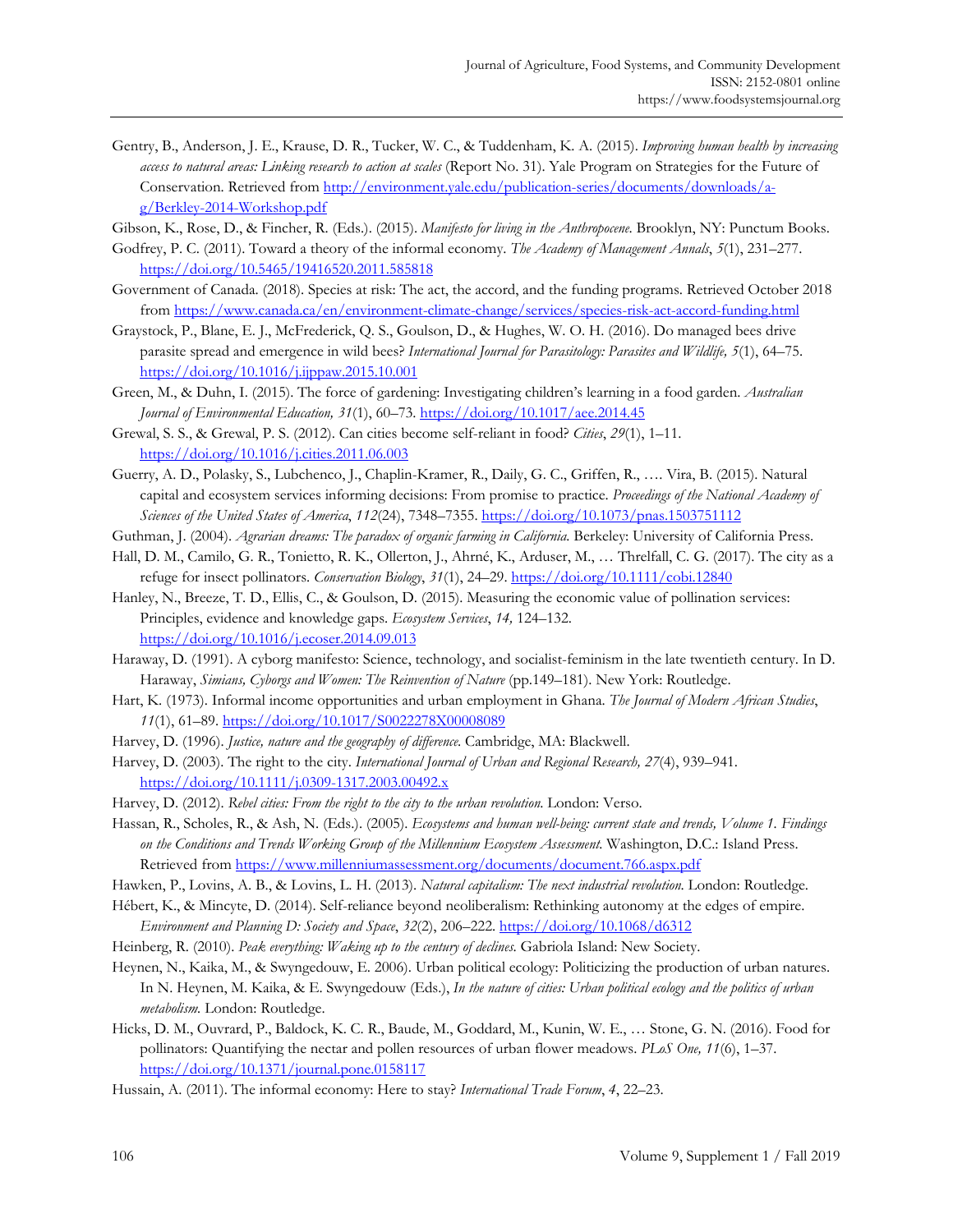- Intergovernmental Science-Policy Platform on Biodiversity and Ecosystem Services [IPBES]. (2016). *The assessment report on pollinators, pollination and food production*. Retrieved October 25, 2018, from https://www.ipbes.net/assessmentreports/pollinators
- Jackson, J. (Ed.). (2012). *The Routledge handbook of language and intercultural communication*. London: Routledge. https://doi.org/10.4324/9780203805640
- Jacobs, J. (1961). *The death and life of great American cities*. New York: Vintage Books.
- Jaffee, D. (2007). Industrialization and conflict in America: 1840–1875. In *Heilbrunn Timeline of Art History*. New York: The Metropolitan Museum of Art. Retrieved from http://www.metmuseum.org/toah/hd/indu/hd\_indu.htm
- Kamrava, M. (2004). The semi-formal sector and the Turkish political economy. *British Journal of Middle Eastern Studies*, *31*(1), 63–87. https://doi.org/10.1080/1353019042000203449
- Kaplan, R., & Kaplan, S. (1989). *The experience of nature: A psychological perspective*. New York: Cambridge University Press.
- Kitchen, L., & Marsden, T. (2011). Constructing sustainable communities: A theoretical exploration of the bio-economy and eco-economy paradigms. *Local Environment, 16*(8), 753–769. https://doi.org/10.1080/13549839.2011.579090
- Klein, A.-M., Vaissière, B. E., Cane, J. H., Steffan-Dewenter, I., Cunningham, S. A., Kremen, C., & Tscharntke, T. (2007). Importance of pollinators in changing landscapes for world crops. *Proceedings of the Royal Society of London B: Biological Sciences*, *274*(1608), 303–313. https://doi.org/10.1098/rspb.2006.3721
- Kosek, J. (2011). The natures of the beast: On the new uses of the honeybee. In R. Peet, P. Robbins, & M. Watts (Eds.), *Global Political Ecology* (pp. 242–266). New York: Routledge.
- Kull, C. A., Arnauld de Sartre, X., & Castro-Larranaga, M. (2015). The political ecology of ecosystem services. *Geoforum, 61*, 122–134. https://doi.org/10.1016/j.geoforum.2015.03.004
- Latour, B. (1993). *We have never been modern* (C. Porter & H. Hempstead, Trans.). London: Harvester Wheatsheaf.
- Lefebvre, H. (1966*). Writings on cities.* Malden, MA: Blackwell.
- Leopold, A. (1949). *A Sand County almanac and sketches here and there.* New York: Oxford University Press.
- Lorenz, S., & Stark, K. (2015). Saving the honeybees in Berlin? A case study of the urban beekeeping boom. *Environmental Sociology, 1*(2), 116–126. https://doi.org/10.1080/23251042.2015.1008383
- Marcus, C. C., & Barnes, M. (1995). Gardens in healthcare facilities: Uses, therapeutic benefits, and design recommendations. Martinez, CA: The Center for Health Design. Retrieved from https://www.healthdesign.org/sites/default/files/Gardens%20in%20HC%20Facility%20Visits.pdf
- Marcus, C. C., & Sachs, N. A. (2014). *Therapeutic landscapes: An evidence-based approach to designing healing gardens and restorative outdoor spaces*. Hoboken, N.J.: John Wiley & Sons.
- Mare, S. (n.d.). Conservation and preservation. Retrieved from http://www.ecoca.ro/meteo/tutorial/Sustainability/Older/Conservation\_and\_Preservation.html
- Marsden, T. (2012). Third natures? Reconstituting space through place-making strategies for sustainability. *International Journal of Sociology of Agriculture and Food, 19*(2), 257–274.
- Marx, K. (1867). *Capital: A critique of political economy. Volume 1* (S. Moore & E. Aveling, Trans.). Moscow: Progress Publishers. Retrieved from https://www.marxists.org/archive/marx/works/download/pdf/Capital-Volume-I.pdf
- Matteson, K., & Langellotto, G. A. (2010). Determinates of inner city butterfly and bee species richness. *Urban Ecosystems, 13*(3), 333–347. https://doi.org/10.1007/s11252-010-0122-y
- Mayer, S. F., Frantz, C. M., Bruehlman-Senecal, E., & Dolliver, K. (2009). Why is nature beneficial? The role of connectedness to nature. *Environment and Behavior, 41*(5), 607–643. https://doi.org/10.1177/0013916508319745
- McLaren, D. (2015). Sharing cities: An urban commons for the digital age [Lecture]. Retrieved from https://opencommons.linz.at/wp-content/uploads/2015/04/Sharing-Cities-Linz-final.pdf
- McLaren, D., & Agyeman, J. (2015). *Sharing cities: A case for truly smart and sustainable cities*. Cambridge: The MIT Press. https://doi.org/10.7551/mitpress/9780262029728.001.0001
- Meadows, D. H., Meadows, D. L., Randers, J., & Behrens, W. W., III. (1972). *The limits to growth; A report for the Club of Rome's project on the predicament of mankind.* New York: Universe Books. https://doi.org/10.1349/ddlp.1
- Meadows, D., Randers, J., & Meadows, D. (2004). *Limits to growth: The 30-year update*. White River Junction, VT: Chelsea Green Publishing.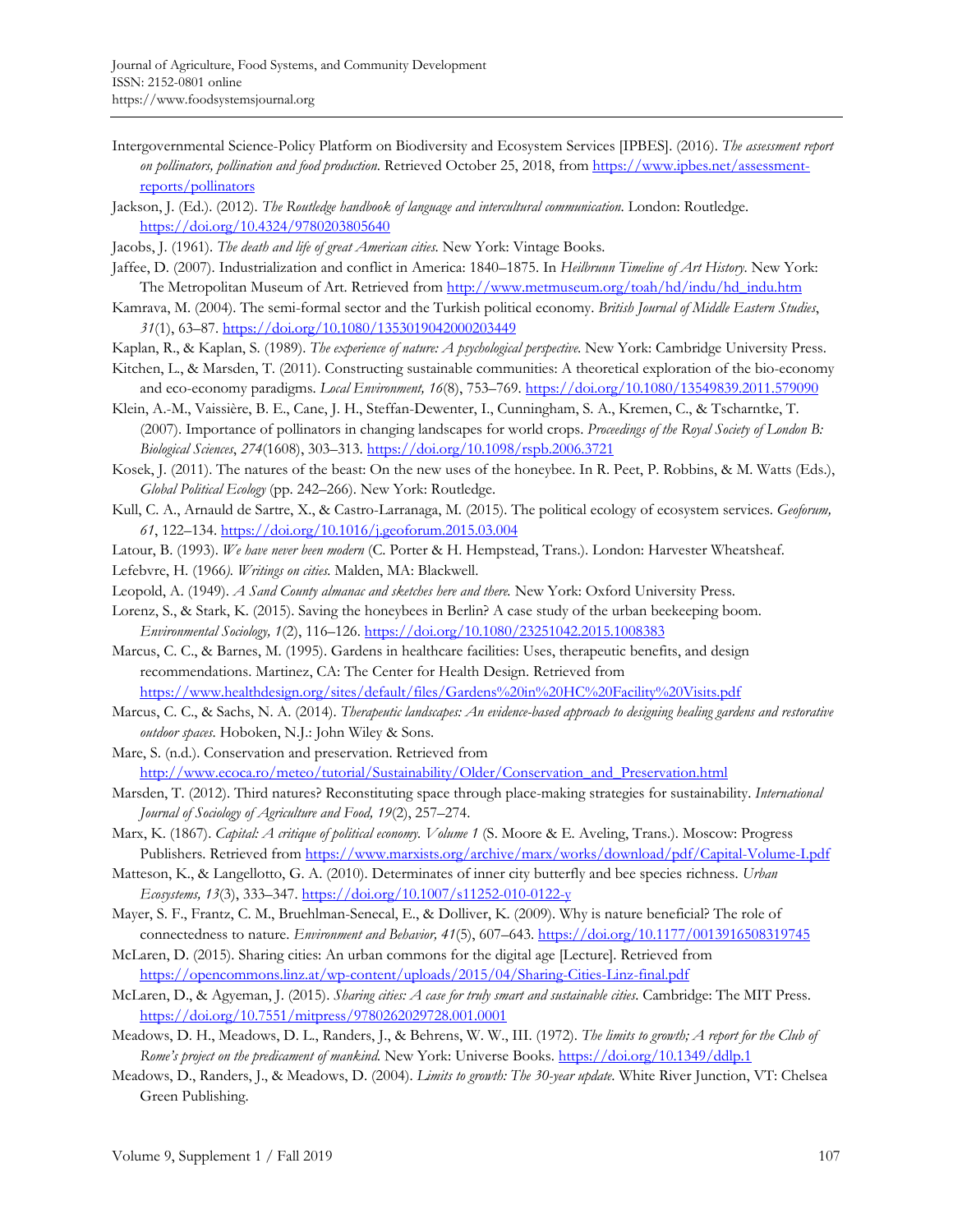- Merchant, C. (1995). Reinventing Eden: Western culture as a recovery narrative. In W. Cronon (Ed.), *Uncommon ground: Toward reinventing nature* (pp. 132–159). New York: W. W. Norton.
- Mitchell, A. (2018). Revitalizing laws, (re)-making treaties, dismantling violence: Indigenous resurgence against 'the sixth mass extinction.'. *Social and Cultural Geography, 19*, 1–16. https://doi.org/10.1080/14649365.2018.1528628
- Moragues-Faus, A., & Marsden, T. (2017). The political ecology of food: Carving 'spaces of possibility' in a new research agenda. *Journal of Rural Studies*, *55*, 275–288. https://doi.org/10.1016/j.jrurstud.2017.08.016
- Mountz, A. (2009). The other. In C. Gallaher (Ed.), *Key concepts in political geography* (pp. 328–338). London: SAGE. https://doi.org/10.4135/9781446279496.n35
- Muir, J., & Cronon, W. (1997). *John Muir: Nature writings: The story of my boyhood and youth. My first summer in the Sierra. The mountains of California. Stickeen. Essays*. New York: Library of America.
- Myers, J. (2005). *Converging stories: Race, ecology, and environmental justice in American literature*. Athens: University of Georgia Press.
- Naess, A. (1989). *Ecology, community and lifestyle: Outline of an ecosophy*. Cambridge: Cambridge University Press. https://doi.org/10.1017/CBO9780511525599
- National Park Service [NPS]. (2015). Lesson plan: Conservation vs. preservation and the National Park Service. Retrieved from https://www.nps.gov/teachers/classrooms/conpres.htm
- Ollerenshaw, A. (2012). Literacy Trails: A whole-of-community program to encourage literacy and numeracy for children in preschool and early primary. *Australasian Journal of Early Childhood*, *37*(3), 147–153. https://doi.org/10.1177/183693911203700319
- Ollerton, J., Winfree, R., & Tarrant, S. (2011). How many flowering plants are pollinated by animals? *Oikos*, *120*(3), 321–327. https://doi.org/10.1111/j.1600-0706.2010.18644.x
- Ontario Ministry of Agriculture Food and Rural Affairs [OMAFRA]. (2016). Pollinator Health Action Plan. Retrieved from https://www.ontario.ca/page/pollinator-health
- Pfiffner, L., & Muller, A. (2016). Wild bees and pollination (C. Hay, Trans.). Research Institute of Organic Agriculture. Retrieved from http://ebionetwork.julius-kuehn.de/dokumente/upload/FiBL\_wildbee\_pfiffner2016.pdf
- Plumwood, V. (2002). *Environmental culture: The ecological crisis of reason*. New York: Routledge.
- Plumwood, V. (2007). A review of Deborah Bird Rose's 'Reports from a wild country: Ethics for cecolonisation.' *Australian Humanities Review, 42.* [Retrieved from http://australianhumanitiesreview.org/2007/08/01/a-review-of](http://australianhumanitiesreview.org/2007/08/01/a-review-of-deborah-bird-roses-reports-from-a-wild-country-ethics-for-decolonisation/)deborah-bird-roses-reports-from-a-wild-country-ethics-for-decolonisation/
- Plumwood, V. (2009). Nature in the active voice. *Australian Humanities Review, 46*, 113–129. https://doi.org/10.22459/AHR.46.2009.10
- Portes, A., & Sassen-Koob, S. (1987). Making it underground: Comparative material on the informal sector in Western market economies. *American Journal of Sociology*, *93*(1), 30–61. https://doi.org/10.1086/228705
- Rademacher, A. (2015). Urban political ecology. *Annual Review of Anthropology*, *44*, 137–152. https://doi.org/10.1146/annurev-anthro-102214-014208
- Robbins, P. (2012). *Political ecology: A critical introduction*. West Sussex: John Wiley & Sons.
- Rose, D. B., & Robin, L. (2004). The ecological humanities in action: An invitation. *Australian Humanities Review*, *31–32.* [Retrieved from http://australianhumanitiesreview.org/2004/04/01/the-ecological-humanities-in-action-an](http://australianhumanitiesreview.org/2004/04/01/the-ecological-humanities-in-action-an-invitation/)invitation/
- Rose, D. B., van Dooren, T., Chrulew, M., Cooke, S., Kearnes, M., & O'Gorman, E. (2012). Thinking through the environment, unsettling the humanities. *Environmental Humanities*, *1*(1), 1–5. https://doi.org/10.1215/22011919- 3609940
- RUAF Foundation (n.d.). Urban agriculture: What and why? Retrieved from http://www.ruaf.org/urban-agriculturewhat-and-why
- Said, E. W. (1978). *Orientalism*. New York: Vintage.

Seeds of Diversity. (n.d.). Pollination Canada. Retrieved from https://www.seeds.ca/pollination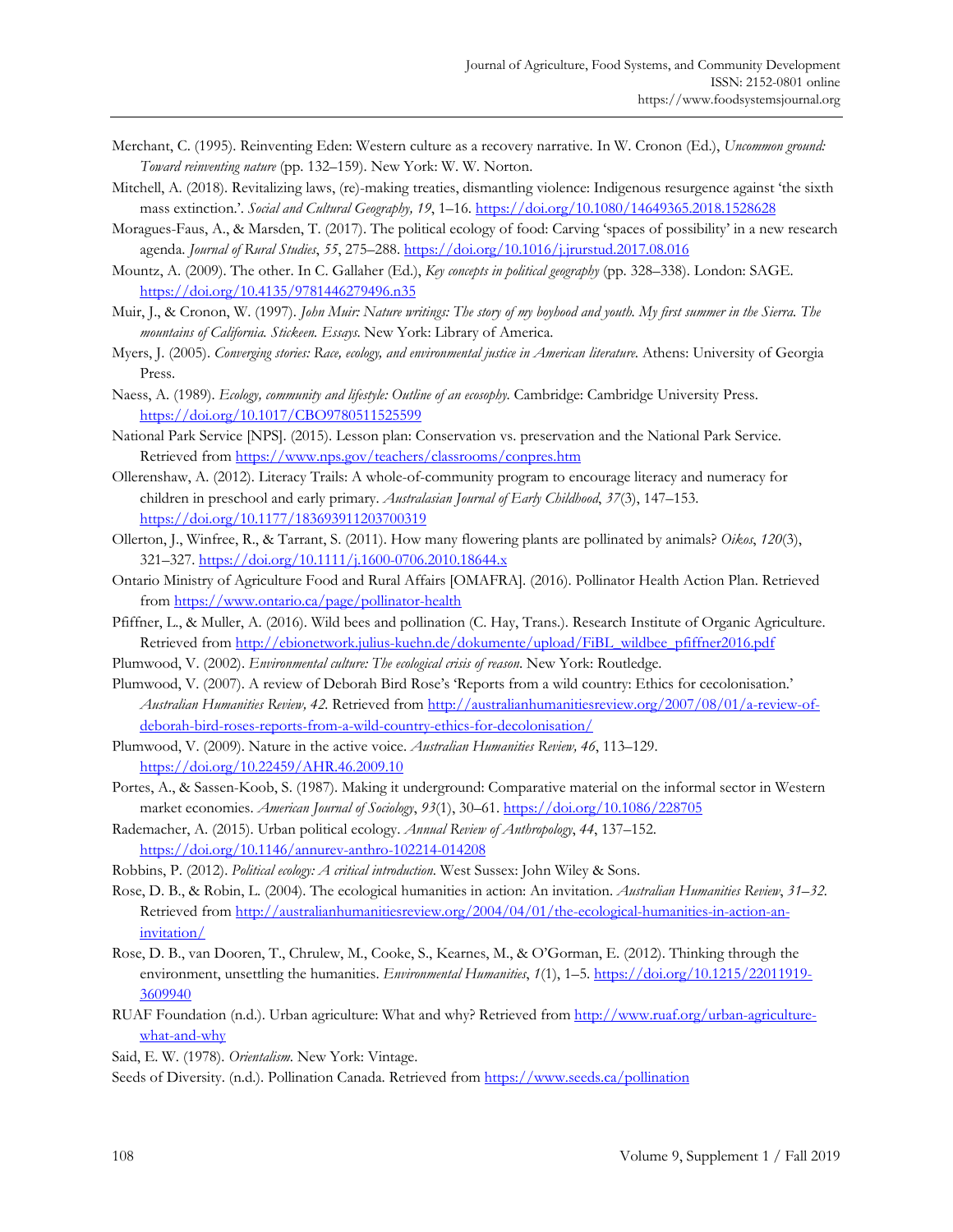- Sheffield, C. S., Heron, J., Gibbs, J., Onuferko, T. M., Oram, R., Best, L., … Rowe, G. (2017). Contribution of DNA barcoding to the study of the bees *(Hymenoptera: Apoidea)* of Canada: Progress to date. *The Canadian Entomologist, 149*(6), 736–754. https://doi.org/10.4039/tce.2017.49
- Shephard, M., Vaughan, M., & Black, S. H. (2008). Pollinator friendly parks: How to enhance parks, gardens, and other greenspaces for native pollinator insects. The Xerces Society for Invertebrate Conservation. Retrieved from http://www.xerces.org/wp-content/uploads/2009/05/pollinator\_friendly\_parks\_21ed\_xerces\_society.pdf
- Shoemaker, C. (Ed.). (2006). Proceedings of the International Symposium on Horticultural Practices and Therapy for Human Well-Being: International Society for Horticultural Science. The Netherlands: ISHS Secretariat.
- Smith, N. (2009). Nature as accumulation strategy. *Socialist Register*, *43*, 16–36. Retrieved from https://socialistregister.com/index.php/srv/article/view/5856
- Soper, K. (1995). *What is nature?: Culture, politics and the non-human*. Oxford: Blackwell.
- Spash, C. L. (2015). Bulldozing biodiversity: The economics of offsets and trading-in nature. *Biological Conservation, 192*, 541–551. https://doi.org/10.1016/j.biocon.2015.07.037
- Suryanarayanan, S., & Kleinman, D. L. (2016). *Vanishing bees: Science, politics, and honeybee health*. New Brunswick, N.J.: Rutgers University Press.
- Swyngedouw, E. (1996). The city as hybrid: On nature, society, and cyborg urbanization. *Capitalism Nature Socialism, 7*(2), 65–80. https://doi.org/10.1080/10455759609358679
- Swyngedouw, E. (1999). Modernity and hybridity: Nature, *regeneracionismo*, and the production of the Spanish waterscape, 1890–1930. *Annals of the Association of American Geographers, 89*(3), 443–465. https://doi.org/10.1111/0004- 5608.00157
- Swyngedouw, E. (2006) Metabolic urbanization: The making of cyborg cities. In N. C. Heynen, M. Kaika, & E. Swyngedouw (Eds.), *The nature of cities: Urban political ecology and the politics of urban metabolism* (pp. 21–40). Oxford: Routledge.
- Swyngedouw, E., & Kaika, M. (2008). The environment of the city or the urbanization of nature. In G. Bridge & S. Watson (Eds.), *Companion to the city.* Malden, MA: Blackwell.
- Thone, F. (1935). Nature rambling: We fight for grass. *The Science Newsletter, 27*(717), 14. https://doi.org/10.2307/3911681
- Tonietto, R., Fant, J., Ascher, J., Ellis, K., & Larkin, D. (2011). A comparison of bee communities of Chicago green roofs, parks and prairies. *Landscape and Urban Planning*, *103*(1), 102–108. https://doi.org/10.1016/j.landurbplan.2011.07.004
- Ulrich, R. S. (1984). View through a window may influence recovery from surgery. *Science*, *224*(4647), 420–421. https://doi.org/10.1126/science.6143402
- United Nations, Department of Economic and Social Affairs, Population Division. (2014). *World urbanization prospects*: *The 2014 Revision, Highlights.* Retrieved from https://esa.un.org/unpd/wup/publications/files/wup2014 highlights.Pdf
- United Nations, Habitat III Secretariat. (2017). *New urban agenda*. Retrieved from http://habitat3.org/wpcontent/uploads/NUA-English.pdf
- United States Environmental Protection Agency [EPA]. (2018). Colony Collapse Disorder. Retrieved April 2019 from https://www.epa.gov/pollinator-protection/colony-collapse-disorder
- University of Leicester. (2016). Media note: Anthropocene Working Group (AWG). Retrieved from http://www2.le.ac.uk/offices/press/press-releases/2016/august/media-note-anthropocene-working-group-awg
- van Dooren, T. (2016). What is nature? [Video file]. University of New South Wales, Sydney Australia. Retrieved from https://www.futurelearn.com/courses/remaking-nature/0/steps/16721

Waliczek, T. M., & Zajicek, J. M. (2016). *Urban horticulture*. Boca Raton, FL: CRC Press. https://doi.org/10.1201/b19618 Whatmore, S. (2002). *Hybrid geographies: Natures cultures spaces.* London: SAGE.

Whatmore, S. (2006). Materialist returns: Practising cultural geography in and for a more-than- human world. *Cultural Geographies*, *13*(4), 600–609. https://doi.org/10.1191/1474474006cgj377oa